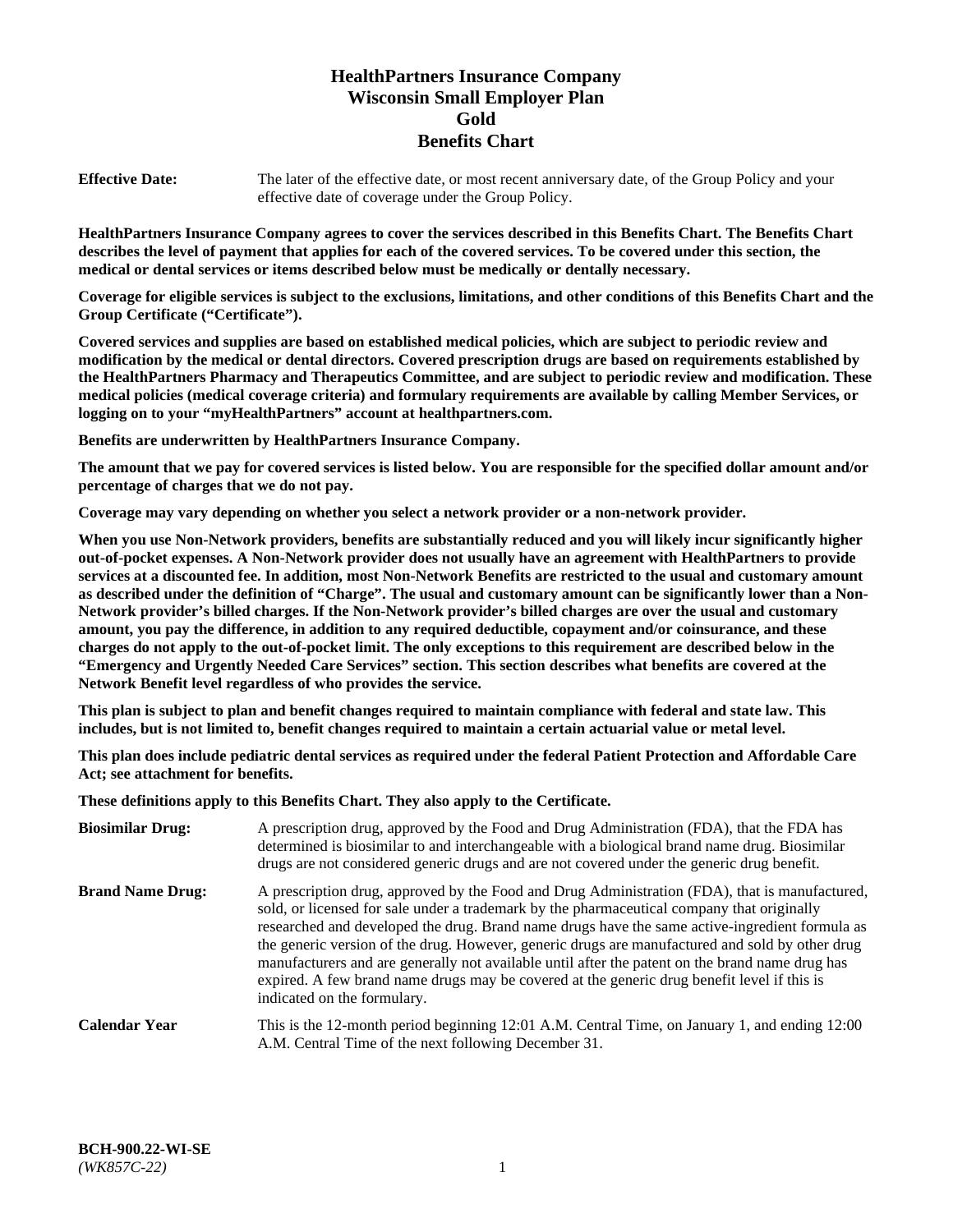| <b>Charge:</b> | For covered services delivered by a network provider, this is the provider's discounted fee for a<br>given medical/surgical service, procedure or item.                                                                                                                                                                                                                                                                                                                                                                                                                                                                                                                                                                 |
|----------------|-------------------------------------------------------------------------------------------------------------------------------------------------------------------------------------------------------------------------------------------------------------------------------------------------------------------------------------------------------------------------------------------------------------------------------------------------------------------------------------------------------------------------------------------------------------------------------------------------------------------------------------------------------------------------------------------------------------------------|
|                | For covered services delivered by non-network providers, a contracted rate may apply if such<br>arrangement is available to HealthPartners.                                                                                                                                                                                                                                                                                                                                                                                                                                                                                                                                                                             |
|                | For the usual and customary charge for covered services delivered by non-network providers, our<br>payment is calculated using one of the following options, depending on availability: 1) a<br>percentage of the Medicare fee schedule; 2) a comparable schedule if the service is not on the<br>Medicare fee schedule; or 3) a commercially reasonable rate for such service if a fee schedule is<br>not available.                                                                                                                                                                                                                                                                                                   |
|                | The usual and customary charge is the maximum amount allowed that we consider in the<br>calculation of the payment of charges incurred for certain covered services. You must pay for any<br>charges above the usual and customary charge, and they do not apply to the out-of-pocket limit.                                                                                                                                                                                                                                                                                                                                                                                                                            |
|                | A charge is incurred for covered ambulatory medical and surgical services, on the date the service<br>or item is provided. A charge is incurred for covered inpatient services, on the date of admission to<br>a hospital. To be covered, a charge must be incurred on or after your effective date and on or<br>before the termination date.                                                                                                                                                                                                                                                                                                                                                                           |
|                | Copayment/Coinsurance: The specified dollar amount, or percentage, of charges incurred for covered services, which we do<br>not pay, but which you must pay, each time you receive certain medical services, procedures or<br>items. Our payment for those covered services or items begins after the copayment or coinsurance<br>is satisfied. Covered services or items requiring a copayment or coinsurance are specified in this<br>Benefits Chart.                                                                                                                                                                                                                                                                 |
|                | For services provided by a network provider:<br>An amount which is listed as a flat dollar copayment is applied to a network provider's discounted<br>charge for a given service. However, if the network provider's discounted charge for a service or<br>item is less than the flat dollar copayment, you will pay the network provider's discounted charge.<br>An amount which is listed as a percentage of charges or coinsurance is based on the network<br>provider's discounted charges, calculated at the time the claim is processed, which may include an<br>agreed upon fee schedule rate for case rate or withhold arrangements.                                                                            |
|                | For services provided by a non-network provider:<br>Any copayment or coinsurance is applied to the lesser of the provider's charges or the usual and<br>customary charge for a service.                                                                                                                                                                                                                                                                                                                                                                                                                                                                                                                                 |
|                | A copayment or coinsurance is due at the time a service is provided, or when billed by the<br>provider. The copayment or coinsurance applicable for a scheduled visit with a HealthPartners<br>network provider will be collected for each visit, late cancellation and failed appointment.                                                                                                                                                                                                                                                                                                                                                                                                                             |
| Deductible:    | The specified dollar amount of charges incurred for covered services, which we do not pay, but an<br>enrollee or a family has to pay first in a calendar year. Our payment for those services or items<br>begins after the deductible is satisfied. For network providers, the amount of the charges that apply<br>to the deductible are based on the network provider's discounted charges, calculated at the time<br>the claim is processed, which may include an agreed upon fee schedule rate for case rate or<br>withhold arrangements. For non-network providers, the amount of charges that apply to the<br>deductible are the lesser of the provider's charges or the usual and customary charge for a service. |
|                | Any amounts paid or reimbursed by a third party, including but not limited to: point of service<br>rebates, manufacturer coupons, manufacturer debits cards or other forms of direct reimbursement<br>to an Insured for a product or service, will not apply toward your deductible, to the extent<br>permitted under state and federal law.                                                                                                                                                                                                                                                                                                                                                                            |
|                | Your plan has an embedded deductible. This means once an Insured meets the individual<br>deductible, the plan begins paying benefits for that person. If two or more members of the family<br>meet the family deductible, the plan begins paying benefits for all members of the family,<br>regardless of whether each Insured has met the individual deductible. However, an Insured may<br>not contribute more than the individual deductible toward the family deductible.                                                                                                                                                                                                                                           |
|                | All services are subject to the deductible unless otherwise indicated below in this Benefits Chart.                                                                                                                                                                                                                                                                                                                                                                                                                                                                                                                                                                                                                     |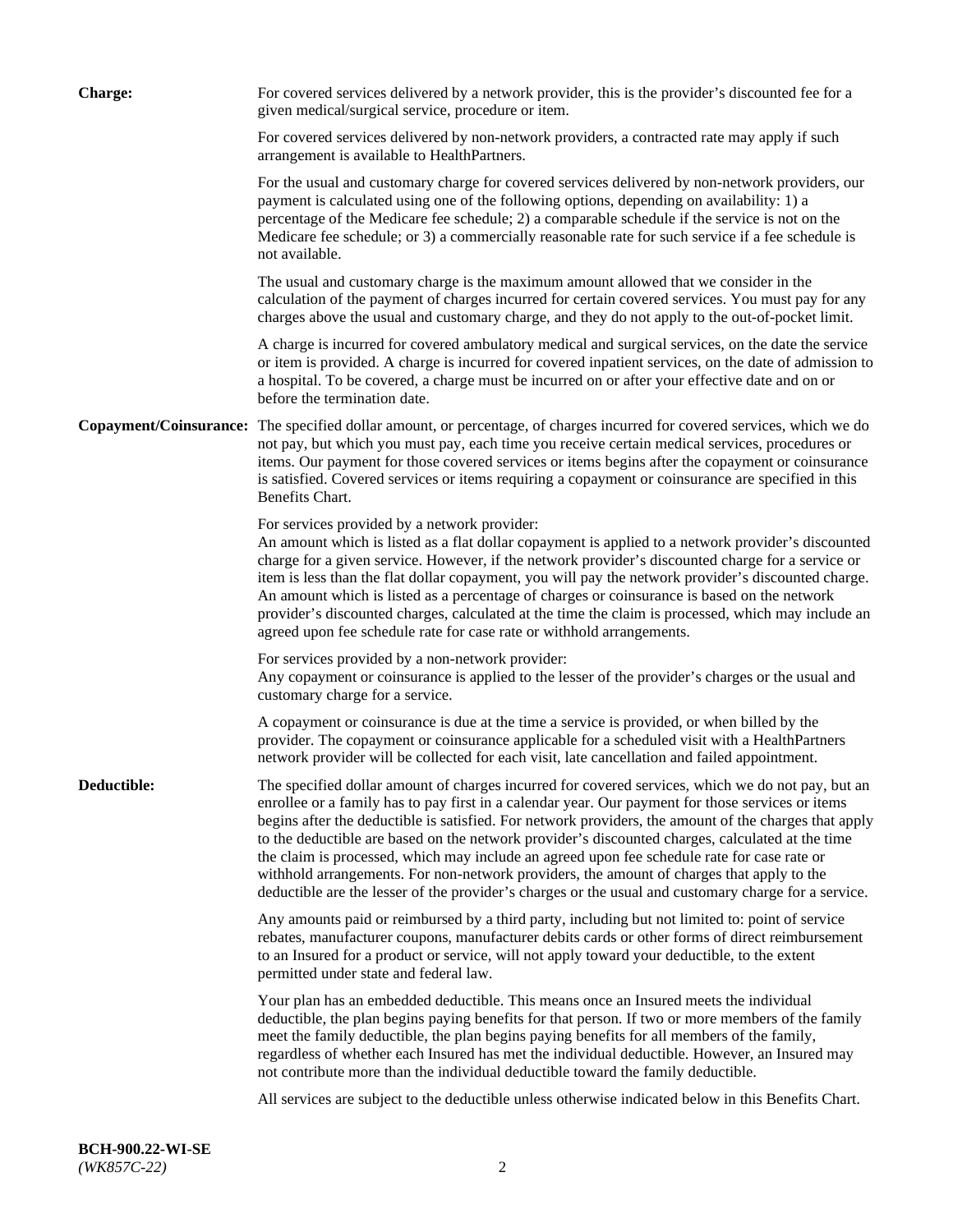| <b>Formulary:</b>                          | This is a current list, which may be revised from time to time, of prescription drugs, medications,<br>equipment and supplies covered by us as indicated in this Benefits Chart which are covered at the<br>highest benefit level. Some drugs on the formulary may require prior authorization to be covered<br>as formulary drugs. The formulary, and information on drugs that require prior authorization, are<br>available by calling Member Services, or logging on to your "myHealthPartners" account at<br>healthpartners.com. |
|--------------------------------------------|---------------------------------------------------------------------------------------------------------------------------------------------------------------------------------------------------------------------------------------------------------------------------------------------------------------------------------------------------------------------------------------------------------------------------------------------------------------------------------------------------------------------------------------|
| <b>Generic Drug:</b>                       | A prescription drug, approved by the Food and Drug Administration (FDA), that the FDA has<br>determined is comparable to a brand name drug product in dosage form, strength, route of<br>administration, quality, intended use and documented bioequivalence. Generally, generic drugs<br>cost less than brand name drugs. Some brand name drugs may be covered at the generic drug<br>benefit level if this is indicated on the formulary.                                                                                           |
| <b>Lifetime Maximum</b><br><b>Benefit:</b> | The specified coverage limit actually paid by us for services and/or charges incurred by you for any<br>given procedure or diagnosis. Payment of benefits under this Benefits Chart ceases when that lifetime<br>maximum benefit is reached. You have to pay for any subsequent charges.                                                                                                                                                                                                                                              |
| <b>Non-Formulary Drug:</b>                 | This is a prescription drug, approved by the Food and Drug Administration (FDA), that is not on<br>the formulary, is medically necessary and is not investigative or experimental or otherwise<br>excluded under the Certificate.                                                                                                                                                                                                                                                                                                     |
| <b>Out-of-Pocket Expenses:</b>             | You pay the specified copayments/coinsurance and deductibles applicable for particular services,<br>subject to the out-of-pocket limit described below. These amounts are in addition to the monthly<br>premium payments.                                                                                                                                                                                                                                                                                                             |
| <b>Out-of-Pocket Limit:</b>                | You pay the copayments/coinsurance and deductibles for covered services, to the individual or<br>family out-of-pocket limit. Thereafter we cover 100% of the charges incurred for all other covered<br>services, for the rest of the calendar year. You pay amounts greater than the out-of-pocket limit if<br>you exceed any lifetime maximum benefit or any visit or day limits.                                                                                                                                                    |
|                                            | Non-Network Benefits above the usual and customary charge (see definition of charge above) do<br>not apply to the out-of-pocket limit.                                                                                                                                                                                                                                                                                                                                                                                                |
|                                            | Non-Network Benefits for transplant surgery do not apply to the out-of-pocket limit.                                                                                                                                                                                                                                                                                                                                                                                                                                                  |
|                                            | Any amounts paid or reimbursed by a third party, including but not limited to: point of service<br>rebates, manufacturer coupons, manufacturer debit cards or other forms of direct reimbursement to<br>an Insured for a product or service, will not apply as an out-of-pocket expense, to the extent<br>permitted under state and federal law.                                                                                                                                                                                      |
|                                            | You are responsible to keep track of the out-of-pocket expenses. Contact Member Services for<br>assistance in determining the amount paid by the enrollee for specific eligible services received.<br>Claims for reimbursement under the out-of-pocket limit provisions are subject to the same time<br>limits and provisions described under the "Claims Provisions" section of the Certificate.                                                                                                                                     |
| <b>Specialty Drug List:</b>                | This is a current list, which may be revised from time to time, of prescription drugs, medications,<br>equipment and supplies, which are typically bio-pharmaceuticals. The purpose of a specialty drug<br>list is to facilitate enhanced monitoring of complex therapies used to treat specific conditions.<br>Specialty drugs are covered by us as indicated in this Benefits Chart. The specialty drug list is<br>available by calling Member Services, or logging on to your "myHealthPartners" account at<br>healthpartners.com. |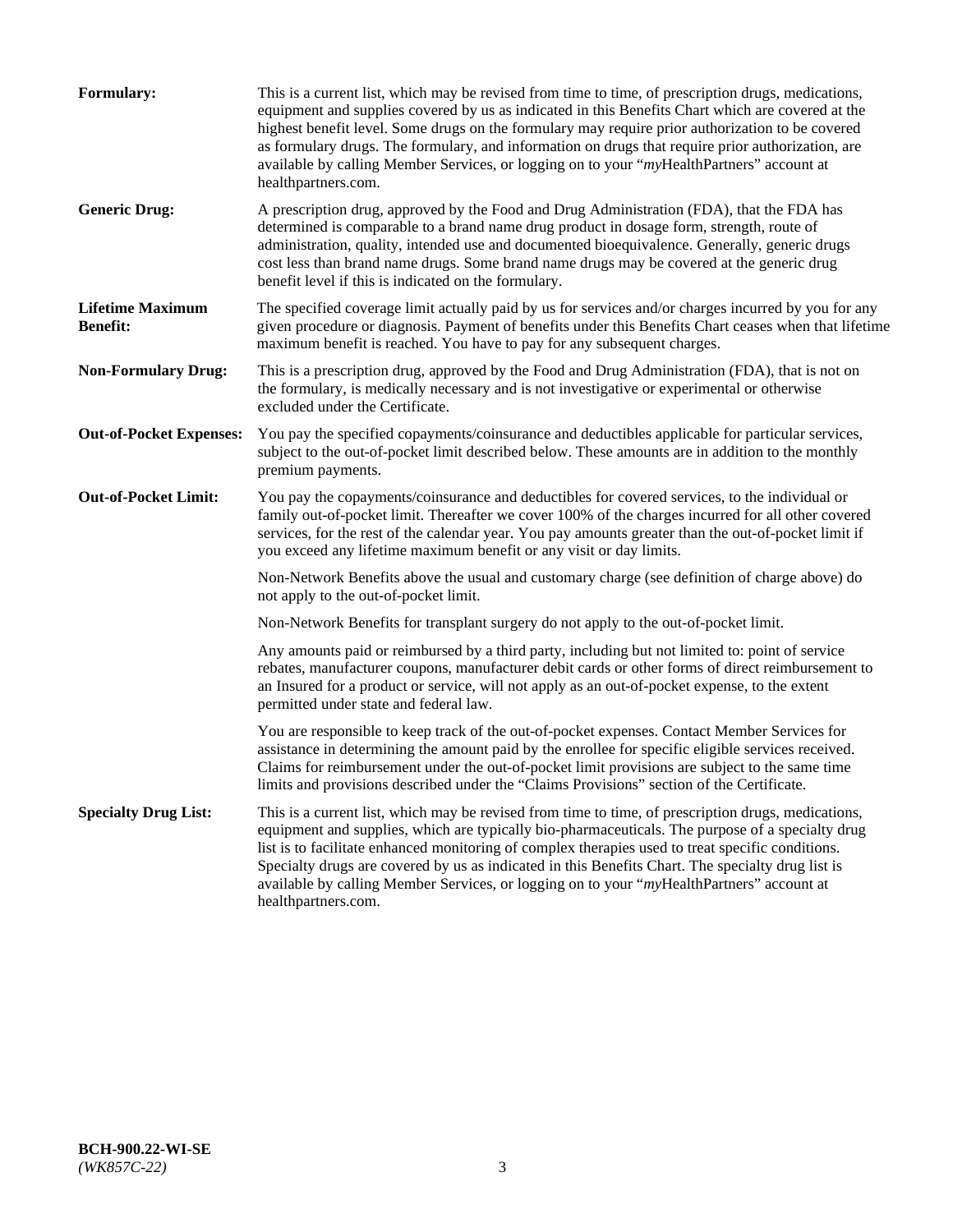#### **DEDUCTIBLES AND OUT-OF-POCKET LIMITS**

#### **Individual calendar year deductible**

| <b>Network Benefits</b> | <b>Non-Network Benefits</b> |
|-------------------------|-----------------------------|
| \$2,000                 | \$10,000                    |

#### **Family calendar year deductible**

| <b>Network Benefits</b> | <b>Non-Network Benefits</b> |
|-------------------------|-----------------------------|
| \$6,000                 | \$20,000                    |

Separate deductibles must be satisfied under the Network Benefits and Non-Network Benefits.

Your plan has an embedded deductible. This means once an Insured meets the individual deductible, the plan begins paying benefits for that person. If two or more members of the family meet the family deductible, the plan begins paying benefits for all members of the family, regardless of whether each Insured has met the individual deductible. However, an Insured may not contribute more than the individual deductible toward the family deductible.

Any amounts paid or reimbursed by a third party, including but not limited to: point of service rebates, manufacturer coupons, manufacturer debits cards or other forms of direct reimbursement to an Insured for a product or service, will not apply toward your deductible, to the extent permitted under state and federal law.

#### **Individual calendar year out-of-pocket limit**

| Network Benefits | <b>Non-Network Benefits</b> |
|------------------|-----------------------------|
| \$7,000          | \$30,000                    |

#### **Family calendar year out-of-pocket limit**

| <b>Network Benefits</b> | <b>Non-Network Benefits</b> |
|-------------------------|-----------------------------|
| \$14,000                | \$60,000                    |

Separate Out-of-Pocket Limits must be satisfied under Network Benefits and Non-Network Benefits.

Non-Network Benefits above the usual and customary charge will not apply to the individual or family Out-of-Pocket Limit.

Non-Network Benefits for transplant surgery do not apply to the Out-of-Pocket Limit.

Any amounts paid or reimbursed by a third party, including but not limited to: point of service rebates, manufacturer coupons, manufacturer debit cards or other forms of direct reimbursement to an Insured for a product or service, will not apply as an out-of-pocket expense, to the extent permitted under state and federal law.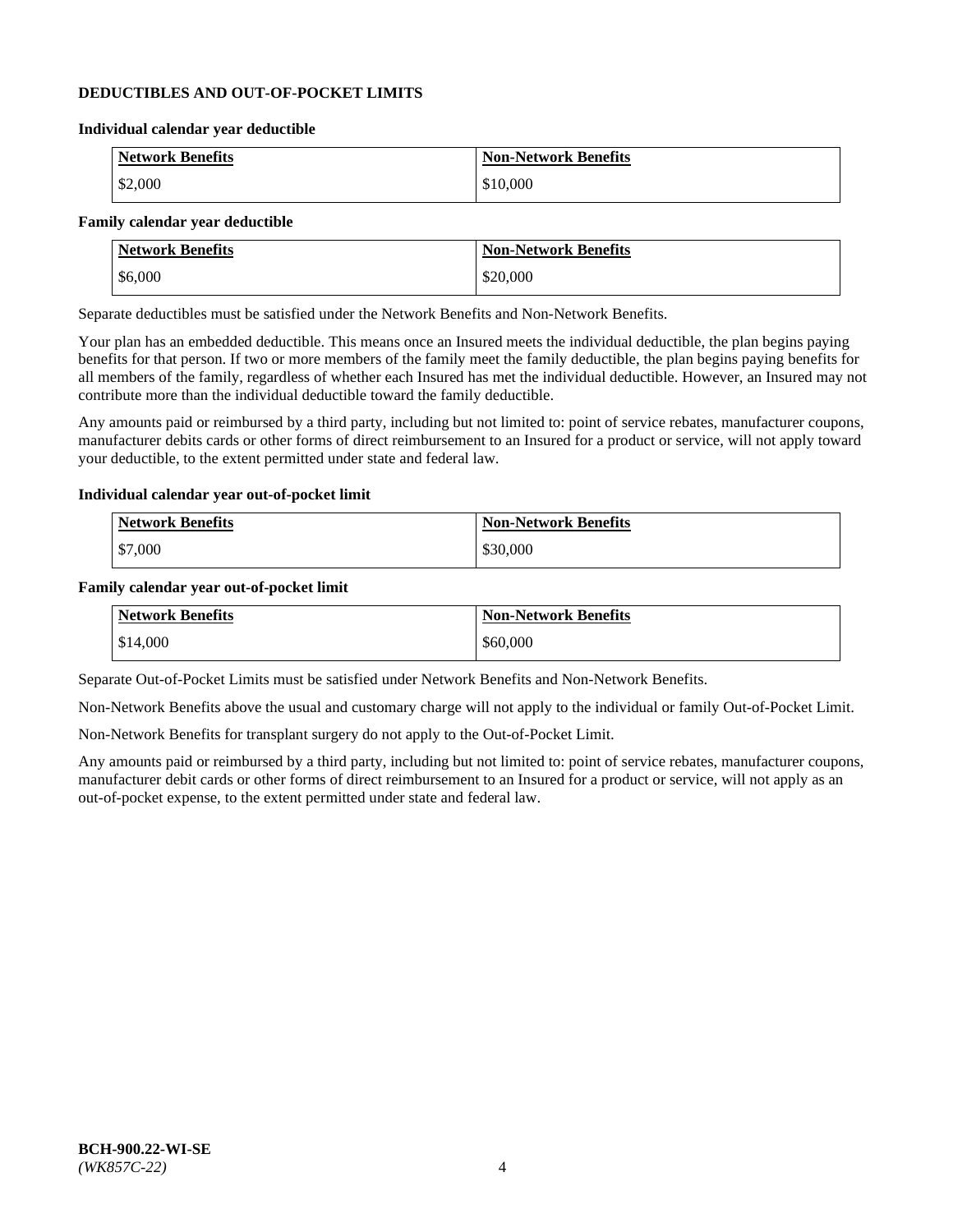# **AMBULANCE AND MEDICAL TRANSPORTATION**

#### **Covered Services:**

We cover ambulance and medical transportation for medical emergencies.

We also cover medically necessary, non-emergency transportation if it meets our medical coverage criteria. Covered services and supplies are based on established medical policies, which are subject to periodic review and modification by the medical directors. These medical policies (medical coverage criteria) and applicable prior authorization requirements are available by calling Member Services, or logging on to your "*my*HealthPartners" account a[t healthpartners.com.](https://www.healthpartners.com/hp/index.html)

| <b>Network Benefits</b>      | <b>Non-Network Benefits</b> |
|------------------------------|-----------------------------|
| 70% of the charges incurred. | See Network Benefits.       |

#### **Not Covered:**

See "Services Not Covered" in the Certificate.

## **AUTISM SERVICES**

## **Covered Services:**

We cover prior authorized evidence-based intensive-level and nonintensive-level treatment of autism spectrum disorders (autism disorder, Asperger's syndrome or pervasive development disorder not otherwise specified).

Covered services are based on established medical policies, which are subject to periodic review and modification by the medical directors. These medical policies (medical coverage criteria) are available by calling Member Services, or logging on to your "*my*HealthPartners" account at [healthpartners.com.](https://www.healthpartners.com/hp/index.html)

Your network provider will coordinate the prior authorization process for any autism treatment services. You may call Member Services at 952-883-5000 or toll-free at 800-883-2177 if you have any questions or concerns regarding the authorization process.

Please call Member Services at 952-883-5000 or toll-free at 800-883-2177 to request authorization for autism treatment services from a non-network provider.

**Intensive-level services** for children diagnosed with autism spectrum disorders. Intensive-level services must begin on or after 2 years of age and end before 9 years of age. Intensive-level services, on average, are services provided for more than 20 hours of treatment per week. (The average number of hours a week is calculated over a six-month period.)

| Network Benefits                         | <b>Non-Network Benefits</b>              |
|------------------------------------------|------------------------------------------|
| 70% of the charges incurred.             | 50% of the charges incurred.             |
| Limited to 240 visits per calendar year. | Limited to 240 visits per calendar year. |

The maximum number of visits is combined for Network Benefits and Non-Network Benefits. Visit limits are based on the minimum coverage amounts available at the time of publication. Additional visits may be available if required due to revised minimum coverage amounts being issued by the Office of the Commissioner of Insurance. See our medical coverage criteria for current visit limits.

#### **Intensive-level services lifetime maximum benefit**

| Network Benefits                                                     | <b>Non-Network Benefits</b>                                          |
|----------------------------------------------------------------------|----------------------------------------------------------------------|
| 4 years of cumulative services under this plan or any<br>other plan. | 4 years of cumulative services under this plan or any<br>other plan. |

The Lifetime Maximum Benefit is combined for Network Benefits and Non-Network Benefits.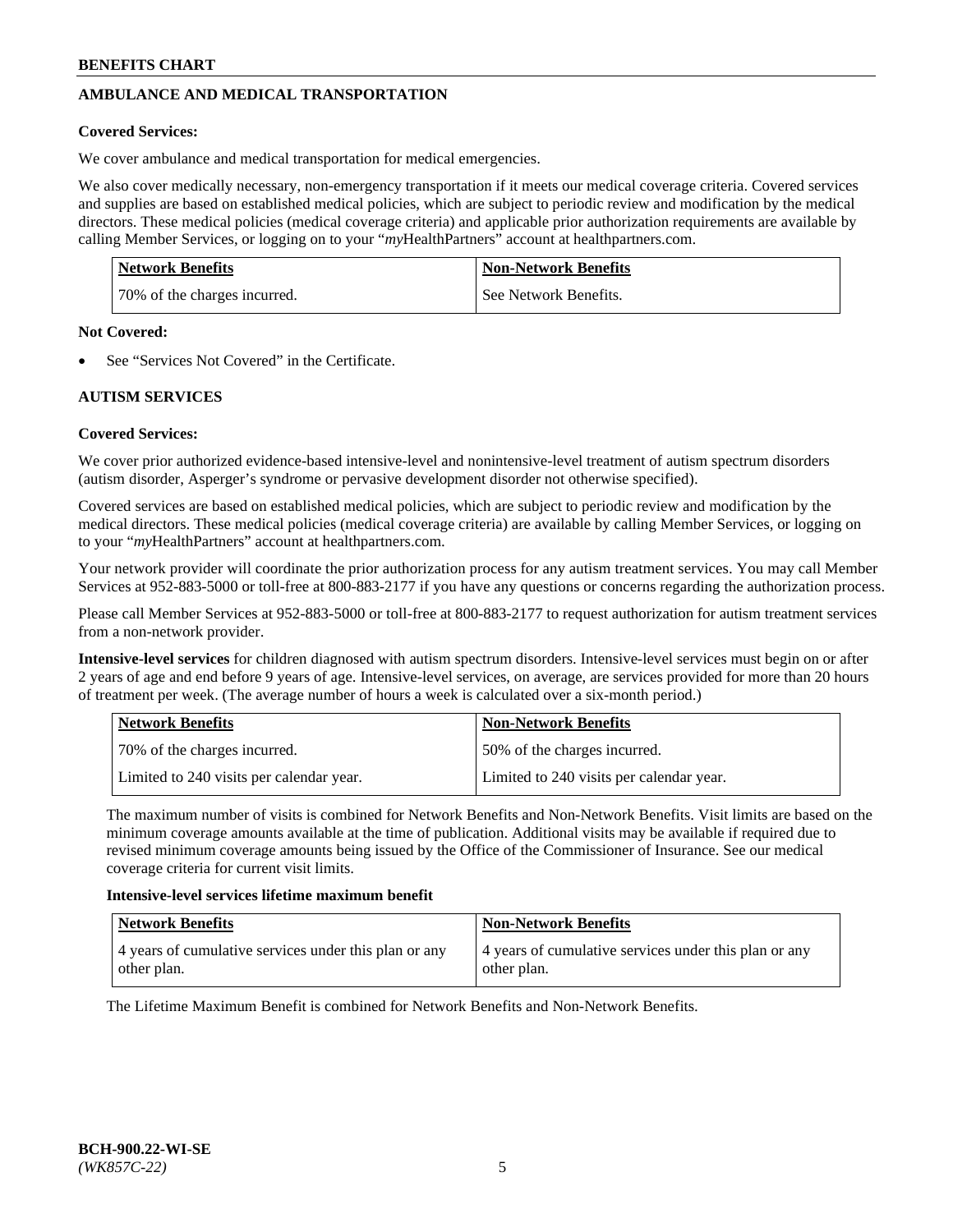**Nonintensive-level services** for Insureds diagnosed with autism spectrum disorders

| Network Benefits                         | <b>Non-Network Benefits</b>              |
|------------------------------------------|------------------------------------------|
| 70% of the charges incurred.             | 50% of the charges incurred.             |
| Limited to 120 visits per calendar year. | Limited to 120 visits per calendar year. |

The maximum number of visits is combined for Network Benefits and Non-Network Benefits. Visit limits are based on the minimum coverage amounts available at the time of publication. Additional visits may be available if required due to revised minimum coverage amounts being issued by the Office of the Commissioner of Insurance. See our medical coverage criteria for current visit limits.

## **Not Covered:**

See "Services Not Covered" in the Certificate.

## **BEHAVIORAL HEALTH SERVICES**

## **Covered Services:**

Covered services are based on established medical policies, which are subject to periodic review and modification by the medical directors. These medical policies (medical coverage criteria) are available by calling Member Services, or logging on to your "*my*HealthPartners" account at [healthpartners.com.](https://www.healthpartners.com/hp/index.html)

**Transitional treatment services:** These are services for the treatment of nervous or mental disorders and substance use disorders which are provided to an Insured in a less restrictive manner than are inpatient hospital services but in a more intensive manner than are outpatient services. Transitional treatment services are services offered by a provider, and certified by the Wisconsin Department of Health Services for each of the following (except the last bulleted item):

- Mental health services for covered adults in a day treatment program.
- Mental health services for covered children in a day hospital treatment program.
- Services for persons with chronic mental illness provided through a community support program.
- Residential treatment programs for covered persons with substance use disorder.
- Substance use disorder services in a day treatment program.
- Services for persons who are experiencing a mental health crisis or who are in a situation likely to turn into a mental health crisis if support is not provided.
- Intensive outpatient programs for the treatment of psychoactive substance use disorders provided in accordance with the patient placement criteria of the American Society of Addiction Medicine.

## **Mental health services**

We cover services for mental health diagnoses as described in the Diagnostic and Statistical Manual of Mental Disorders – Fifth Edition (DSM 5) (most recent edition).

We provide coverage for mental health treatment ordered by a Wisconsin court under a valid court order that is issued on the basis of a behavioral care evaluation performed by a licensed psychiatrist or doctoral level licensed psychologist, which includes a diagnosis and an individual treatment plan for care in the most appropriate, least restrictive environment. We must be given a copy of the court order and the behavioral care evaluation, and the service must be a covered benefit under this plan, and the service must be provided by a network provider, or other provider as required by law.

**Outpatient services:** We cover medically necessary outpatient professional mental health services for evaluation, crisis intervention, and treatment of mental health disorders.

A comprehensive diagnostic assessment will be used as the basis for a determination by a mental health professional, concerning the appropriate treatment and the extent of services required.

Outpatient services we cover for a diagnosed mental health condition include the following:

- Individual, group, family and multi-family therapy.
- Medication management provided by a physician, certified nurse practitioner, or physician's assistant.
- Psychological testing services for the purposes of determining the differential diagnoses and treatment planning for patients currently receiving behavioral health services.
- Partial hospitalization services in a licensed hospital or community mental health center.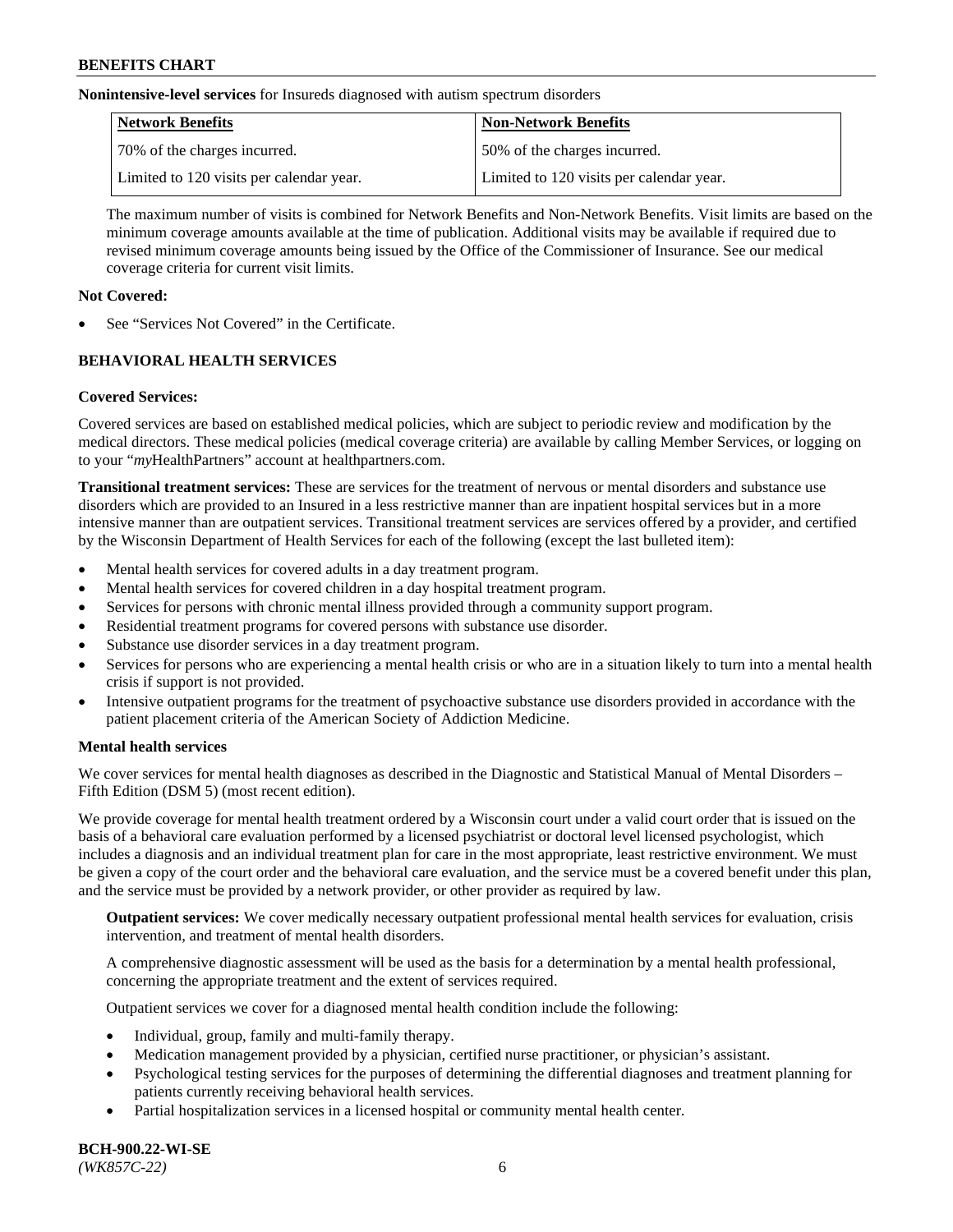- Psychotherapy and nursing services provided in the home if authorized by us.
- Treatment for gender dysphoria.

| <b>Network Benefits</b>                                                                                                                                                                                                                                                                   | <b>Non-Network Benefits</b>  |
|-------------------------------------------------------------------------------------------------------------------------------------------------------------------------------------------------------------------------------------------------------------------------------------------|------------------------------|
| 70% of the charges incurred.                                                                                                                                                                                                                                                              | 50% of the charges incurred. |
| <b>First three visits</b>                                                                                                                                                                                                                                                                 |                              |
| The first three mental health and substance use disorder<br>treatment visits, urgent care visits, office visits,<br>convenience clinic visits, telephone visits and E-visits<br>(other than Virtuwell) combined in a calendar year are<br>covered at 100%, not subject to the deductible. |                              |
| Physician services are included; however, charges for<br>day treatment services, group visits, office procedures,<br>laboratory, radiology and other ancillary services are<br>not included and will be subject to the deductible and<br>coinsurance and/or copayment.                    |                              |

## **Group therapy**

| Network Benefits             | <b>Non-Network Benefits</b>  |
|------------------------------|------------------------------|
| 70% of the charges incurred. | 50% of the charges incurred. |

#### **Inpatient services, including mental health residential treatment services:** We cover the following:

- Medically necessary inpatient services in a hospital and professional services for treatment of mental health disorders. Medical stabilization is covered under inpatient hospital services in the "Hospital and Skilled Nursing Facility Services" section.
- Medically necessary mental health residential treatment services. This care must be authorized by us and provided by a hospital or residential behavioral health treatment facility licensed by the local state or Department of Health and Human Services. Services not covered under this benefit include halfway houses, group homes, extended care facilities, shelter services, correctional services, detention services, transitional services, group residential services, foster care services and wilderness programs.

| Network Benefits             | <b>Non-Network Benefits</b>  |
|------------------------------|------------------------------|
| 70% of the charges incurred. | 50% of the charges incurred. |

**Transitional treatment services:** We cover transitional treatment services described above for treatment of mental and nervous disorders.

| Network Benefits             | <b>Non-Network Benefits</b>  |
|------------------------------|------------------------------|
| 70% of the charges incurred. | 50% of the charges incurred. |

#### **Substance use disorder treatment services**

We cover medically necessary services for assessments by a licensed alcohol and drug counselor and treatment of substance use disorders as defined in the latest edition of the DSM 5.

**Outpatient services:** We cover medically necessary outpatient professional services for diagnosis and treatment of substance use disorders. Substance use disorder treatment services must be provided by a program licensed by the local Department of Health Services.Outpatient services we cover for a diagnosed substance use disorder include the following: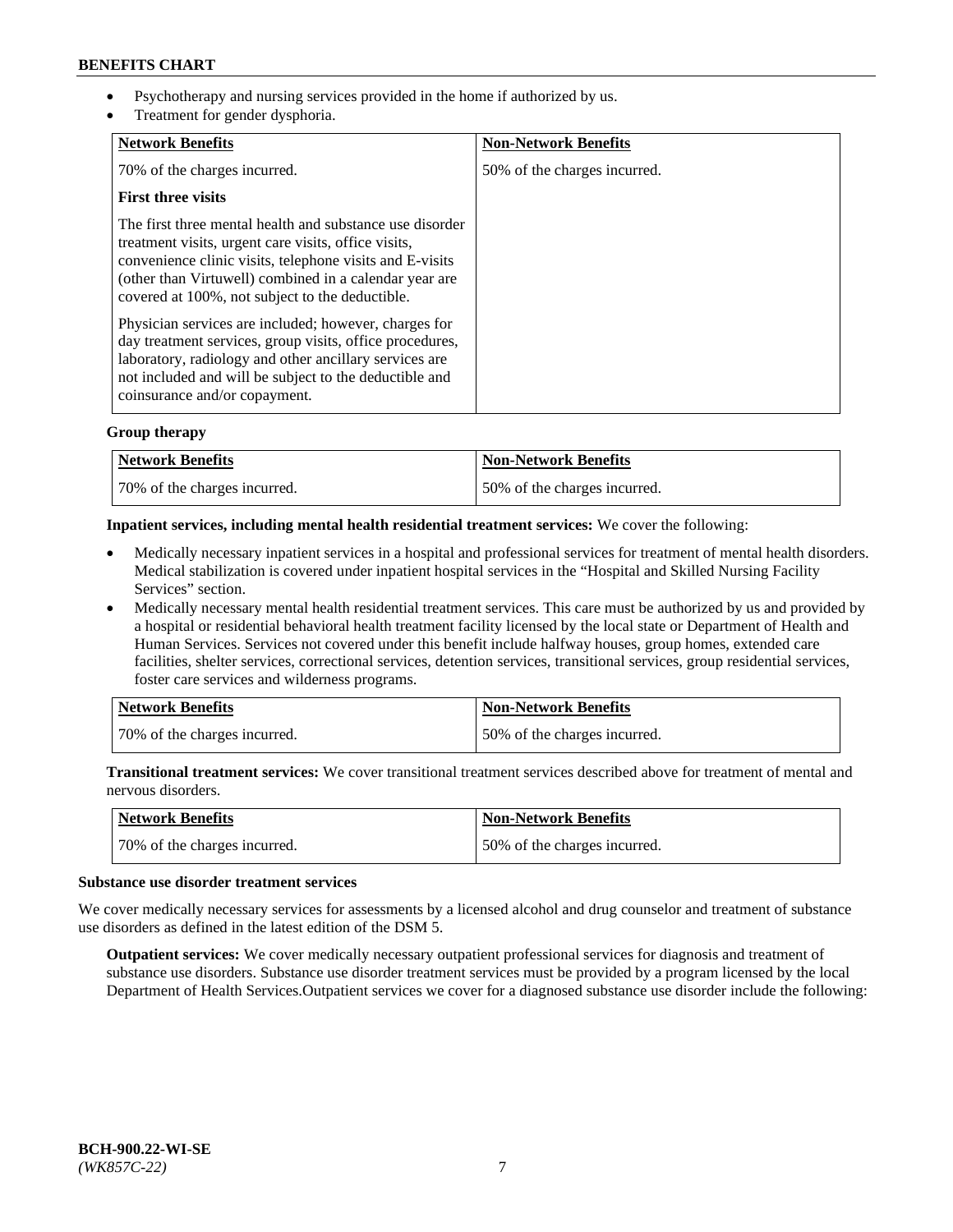- Individual, group, family, and multi-family therapy provided in an office setting.
- Opiate replacement therapy including methadone and buprenorphine treatment.

| <b>Network Benefits</b>                                                                                                                                                                                                                                                                   | <b>Non-Network Benefits</b>  |
|-------------------------------------------------------------------------------------------------------------------------------------------------------------------------------------------------------------------------------------------------------------------------------------------|------------------------------|
| 70% of the charges incurred.                                                                                                                                                                                                                                                              | 50% of the charges incurred. |
| <b>First three visits</b>                                                                                                                                                                                                                                                                 |                              |
| The first three mental health and substance use disorder<br>treatment visits, urgent care visits, office visits,<br>convenience clinic visits, telephone visits and E-visits<br>(other than Virtuwell) combined in a calendar year are<br>covered at 100%, not subject to the deductible. |                              |
| Physician services are included; however, charges for<br>day treatment services, group visits, office procedures,<br>laboratory, radiology and other ancillary services are<br>not included and will be subject to the deductible and<br>coinsurance and/or copayment.                    |                              |

**Inpatient services:** We cover the following:

- Medically necessary inpatient services in a hospital or a licensed residential primary treatment center.
- Services provided in a hospital that is licensed by the local state and accredited by Medicare.
- Detoxification services in a hospital or community detoxification facility if it is licensed by the local Department of Health Services.

| <b>Network Benefits</b>      | <b>Non-Network Benefits</b>  |
|------------------------------|------------------------------|
| 70% of the charges incurred. | 50% of the charges incurred. |

**Transitional treatment services:** We cover transitional treatment services described above for treatment of substance use disorders.

| Network Benefits             | <b>Non-Network Benefits</b>  |
|------------------------------|------------------------------|
| 70% of the charges incurred. | 50% of the charges incurred. |

**Out-of-area services for Wisconsin students:** If a dependent child is a student in a school located in Wisconsin, but outside of our service area, we cover mental health and substance use disorder services as required under Wisconsin Statute 609.655.

- The student may have a clinical assessment from a local, non-network mental health or substance use disorder treatment provider at the network benefit level when prior authorized by us.
- If outpatient services are recommended in the clinical assessment, five outpatient visits from a non-network provider will be covered at the network benefit level.
- Our Medical Director will determine the need for continuing treatment by the non-network provider; additional visits may be approved.
- Coverage for the outpatient services will not be provided if the recommended treatment would keep the student from attending school on a regular basis or if the student is no longer attending the school full-time.

This benefit is subject to the limitations shown in this "Behavioral Health Services" section.

| Network Benefits             | <b>Non-Network Benefits</b> |
|------------------------------|-----------------------------|
| 70% of the charges incurred. | Not applicable.             |

A dependent child enrolled in a school outside of the state of Wisconsin is not eligible for this benefit.

## **Not Covered:**

See "Services Not Covered" in the Certificate.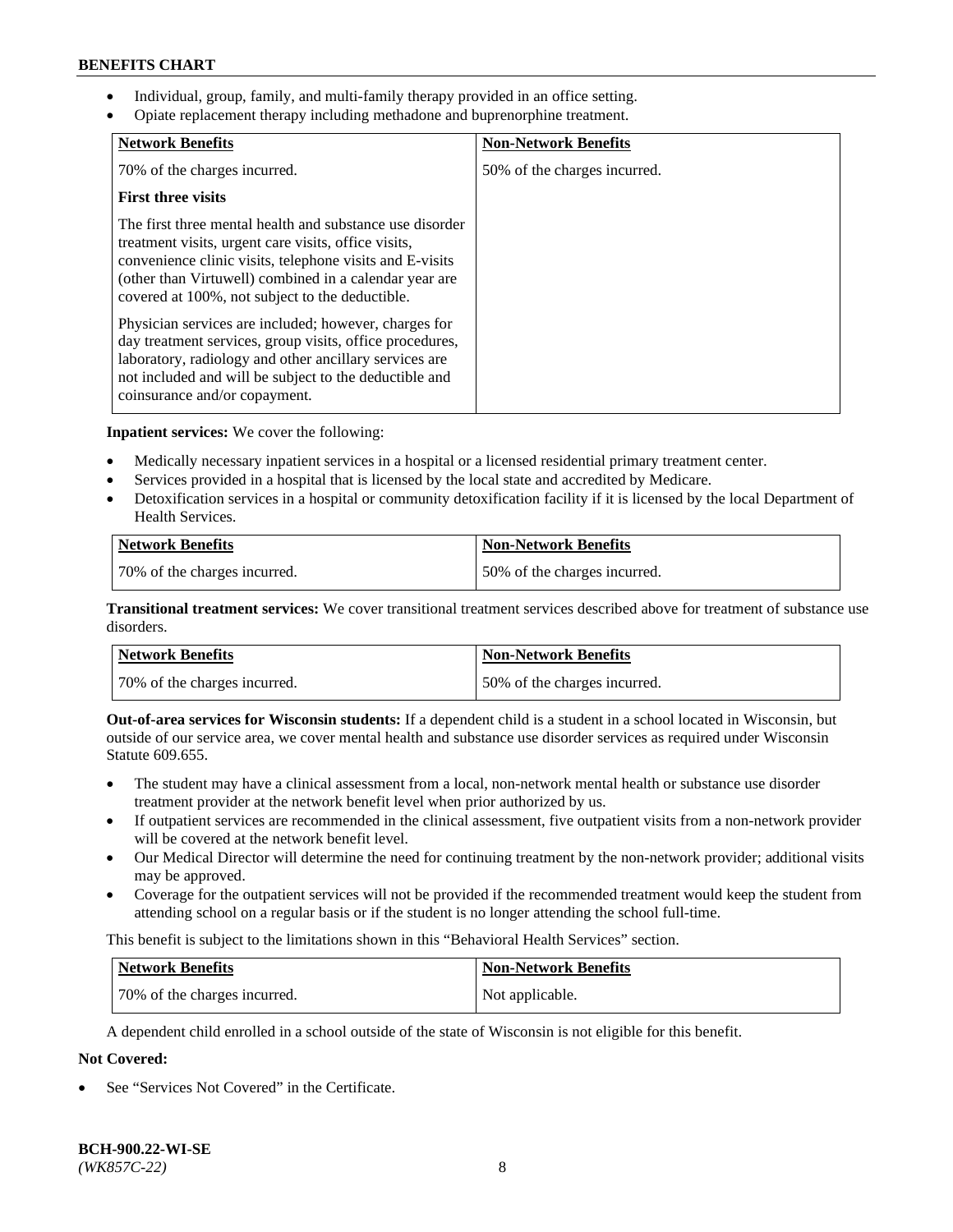## **CHIROPRACTIC SERVICES**

#### **Covered Services:**

We cover chiropractic services for rehabilitative care. Chiropractic services are adjustments to any abnormal articulations of the human body, especially those of the spinal column, for the purpose of giving freedom of action to impinged nerves that may cause pain or deranged function.

Massage therapy which is performed in conjunction with other treatment/modalities by a chiropractor, is part of a prescribed treatment plan and is not billed separately is covered.

| <b>Network Benefits</b>      | Non-Network Benefits         |
|------------------------------|------------------------------|
| 70% of the charges incurred. | 50% of the charges incurred. |

#### **Not Covered:**

- Massage therapy for the purpose of comfort or convenience of the Insured.
- See "Services Not Covered" in the Certificate.

## **CLINICAL TRIALS**

## **Covered Services:**

We cover certain routine services if you participate in a Phase I, Phase II, Phase III or Phase IV approved clinical trial that is conducted in relation to the prevention, detection, or treatment of cancer or other life-threatening disease or condition as defined in the Affordable Care Act. Approved clinical trials include (1) federally funded trials when the study or investigation is approved or funded by any of the federal agencies defined in the Public Health Services Act, section 2709 (d) (1) (A); (2) the study or investigation is conducted under an investigational new drug application reviewed by the Food and Drug Administration; and (3) the study or investigation is a drug trial that is exempt from having such an investigational new drug application. We cover routine patient costs for services that would be eligible under the Certificate and this Benefits Chart if the service were provided outside of a clinical trial.

| <b>Network Benefits</b>                                 | <b>Non-Network Benefits</b>                           |
|---------------------------------------------------------|-------------------------------------------------------|
| Coverage level is same as corresponding Network         | Coverage level is same as corresponding               |
| Benefits, depending on type of service provided such as | Non-Network Benefits, depending on type of service    |
| Office Visits for Illness or Injury, Inpatient or       | provided such as Office Visits for Illness or Injury, |
| <b>Outpatient Hospital Services.</b>                    | Inpatient or Outpatient Hospital Services.            |

## **Not Covered:**

- The investigative or experimental item, device or service itself.
- Items or services that are provided solely to satisfy data collection and analysis needs and that are not used in the direct clinical management of the patient.
- A service that is clearly inconsistent with widely accepted and established standards of care for a particular diagnosis.
- See "Services Not Covered" in the Certificate.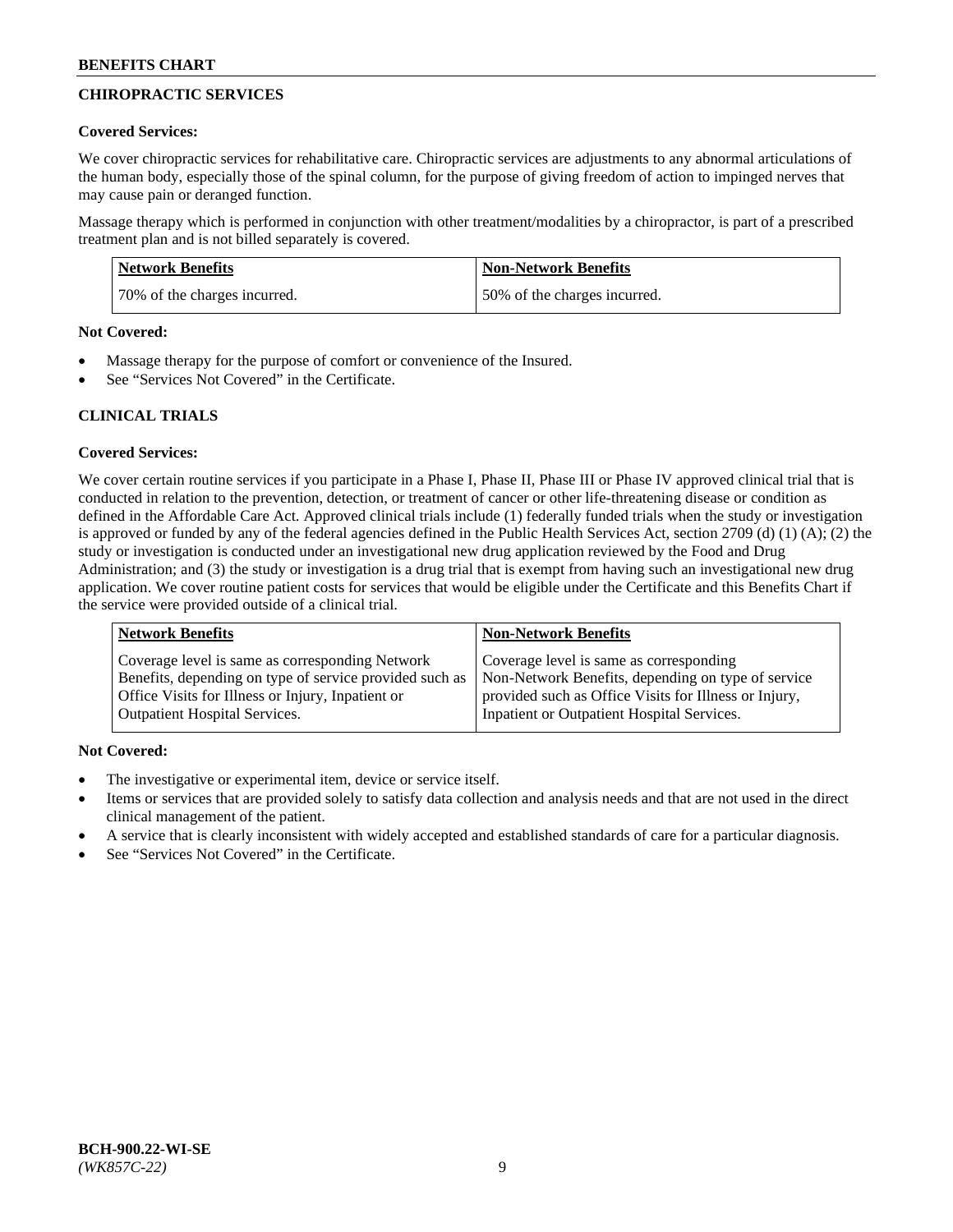# **DENTAL SERVICES**

## **Covered Services:**

We cover services as described below.

**Accidental dental services:** We cover dentally necessary services to treat and restore damage done to sound, natural, unrestored teeth as a result of an accidental injury. Coverage is for damage caused by external trauma to face and mouth only, not for cracked or broken teeth, which result from biting or chewing. We cover restorations, root canals, crowns and replacement of teeth lost that are directly related to the accident in which the Insured was involved. We cover initial exam, x-rays and palliative treatment including extractions, and other oral surgical procedures directly related to the accident. Subsequent treatment must be initiated within the specified time-frame and must be directly related to the accident. We do not cover restoration and replacement of teeth that are not "sound and natural" at the time of the accident.

Full mouth rehabilitations to correct occlusion (bite) and malocclusion (misaligned teeth not due to the accident) are not covered.

When an implant-supported dental prosthetic treatment is pursued, the accidental dental benefit will be applied to the prosthetic procedure. Benefits are limited to the amount that would be paid toward the placement of a removable dental prosthetic appliance that could be used in the absence of implant treatment. Care must be provided or pre-authorized by a HealthPartners dentist.

| Network Benefits              | <b>Non-Network Benefits</b>  |
|-------------------------------|------------------------------|
| 170% of the charges incurred. | 50% of the charges incurred. |

For all accidental dental services, treatment and/or restoration must be initiated within six months of the date of the injury. Coverage is limited to the initial course of treatment and/or initial restoration. Services must be provided within 24 months of the date of injury to be covered.

#### **Medical referral dental services**

**Medically necessary outpatient dental services:** We cover medically necessary outpatient dental services. Coverage is limited to dental services required for treatment of an underlying medical condition, e.g., removal of teeth to complete radiation treatment for cancer of the jaw, cysts and lesions.

| Network Benefits             | <b>Non-Network Benefits</b>  |
|------------------------------|------------------------------|
| 70% of the charges incurred. | 50% of the charges incurred. |

**Medically necessary hospitalization and anesthesia for dental care:** We cover medically necessary hospitalization for dental care. This is limited to charges incurred by an Insured who: (1) is a child under age  $5$ ; (2) is severely disabled; (3) has a medical condition, and requires hospitalization or general anesthesia for dental care treatment; or (4) is a child between ages 5 and 12 and care in dental offices has been attempted unsuccessfully and usual methods of behavior modification have not been successful, or when extensive amounts of restorative care, exceeding four appointments, are required. Coverage is limited to facility and anesthesia charges. Oral surgeon/dentist professional fees are not covered. The following are examples, though not all-inclusive, of medical conditions which may require hospitalization for dental services: severe asthma, severe airway obstruction or hemophilia. Hospitalization required due to the behavior of the Insured or due to the extent of the dental procedure is not covered.

| Network Benefits             | <b>Non-Network Benefits</b>  |
|------------------------------|------------------------------|
| 70% of the charges incurred. | 50% of the charges incurred. |

**Medical complications of dental care:** We cover medical complications of dental care. Treatment must be medically necessary care and related to medical complications of non-covered dental care, including complications of the head, neck, or substructures.

| Network Benefits             | <b>Non-Network Benefits</b>  |
|------------------------------|------------------------------|
| 70% of the charges incurred. | 50% of the charges incurred. |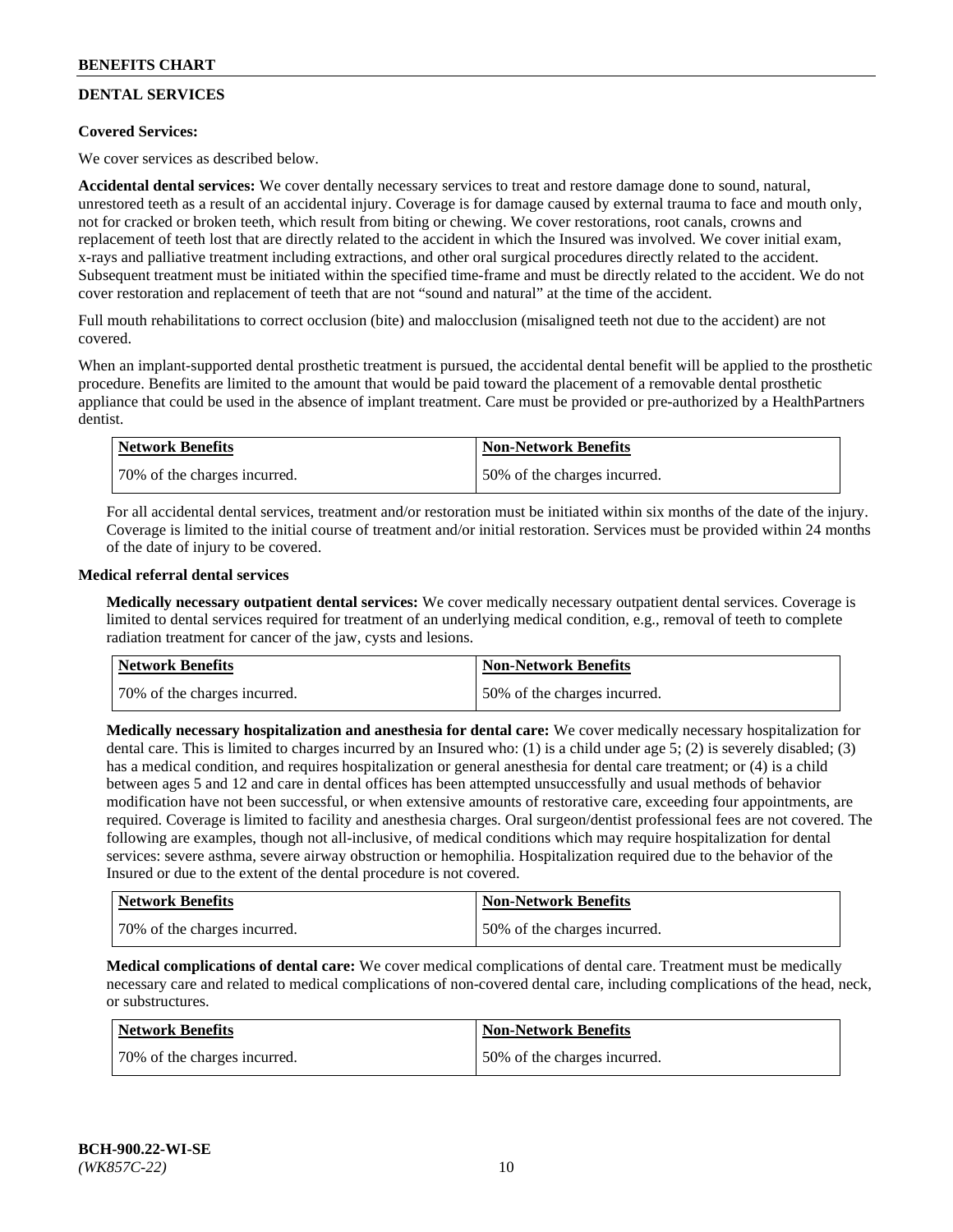**Oral surgery:** We cover oral surgery. Coverage is limited to treatment of medical conditions requiring oral surgery, such as treatment of oral neoplasm, non-dental cysts, fracture of the jaws, trauma of the mouth and jaws, and any other oral surgery procedures provided as medically necessary dental services.

| <b>Network Benefits</b>       | <b>Non-Network Benefits</b>  |
|-------------------------------|------------------------------|
| 170% of the charges incurred. | 50% of the charges incurred. |

**Treatment of cleft lip and cleft palate:** We cover treatment of cleft lip and cleft palate of a dependent child, including orthodontic treatment and oral surgery directly related to the cleft. Dental services which are not required for the treatment of cleft lip or cleft palate are not covered. If a dependent child covered under the Certificate and Benefits Chart is also covered under a dental plan which includes orthodontic services, that dental plan shall be considered primary for the necessary orthodontic services. Oral appliances are subject to the same copayment, conditions and limitations as durable medical equipment.

| <b>Network Benefits</b>                               | <b>Non-Network Benefits</b>                            |
|-------------------------------------------------------|--------------------------------------------------------|
| Coverage level is same as corresponding Network       | Coverage level is same as corresponding                |
| Benefits, depending on type of service provided, such | Non-Network Benefits, depending on type of service     |
| as Office Visits for Illness or Injury, Inpatient or  | provided, such as Office Visits for Illness or Injury, |
| <b>Outpatient Hospital Services.</b>                  | Inpatient or Outpatient Hospital Services.             |

**Treatment of temporomandibular disorder (TMD) and craniomandibular disorder (CMD):** We cover diagnostic procedures, surgical treatment and non-surgical treatment (including intraoral splint therapy devices) for temporomandibular disorder (TMD) and craniomandibular disorder (CMD), which is medically necessary care. Dental services which are not required to directly treat TMD or CMD are not covered.

| <b>Network Benefits</b>      | <b>Non-Network Benefits</b>  |
|------------------------------|------------------------------|
| 70% of the charges incurred. | 50% of the charges incurred. |

#### **Not Covered:**

- Dental treatment, procedures or services not listed in this Benefits Chart.
- Accident-related dental services if treatment is: (1) provided to teeth which are not sound and natural; (2) to teeth which have been restored; (3) initiated beyond six months from the date of the injury; (4) received beyond the initial treatment or restoration; or (5) received beyond 24 months from the date of injury.
- Oral surgery to remove wisdom teeth.
- Orthognathic treatment or procedures and all related services.
- See "Services Not Covered" in the Certificate.

## **DIABETES AND HYPERTENSION DISEASE MANAGEMENT PROGRAM**

## **Covered Services:**

If you meet criteria for coverage, you may qualify for the Diabetes and/or Hypertension Disease Management Program.

The program covers group health coaching which focuses on weight loss, exercise, behavior modification and health education through Omada Health.

| <b>Network Benefits</b>                                     | <b>Non-Network Benefits</b> |
|-------------------------------------------------------------|-----------------------------|
| 100% of the charges incurred.<br>Deductible does not apply. | Not applicable.             |

## **Not Covered:**

See "Services Not Covered" in the Certificate.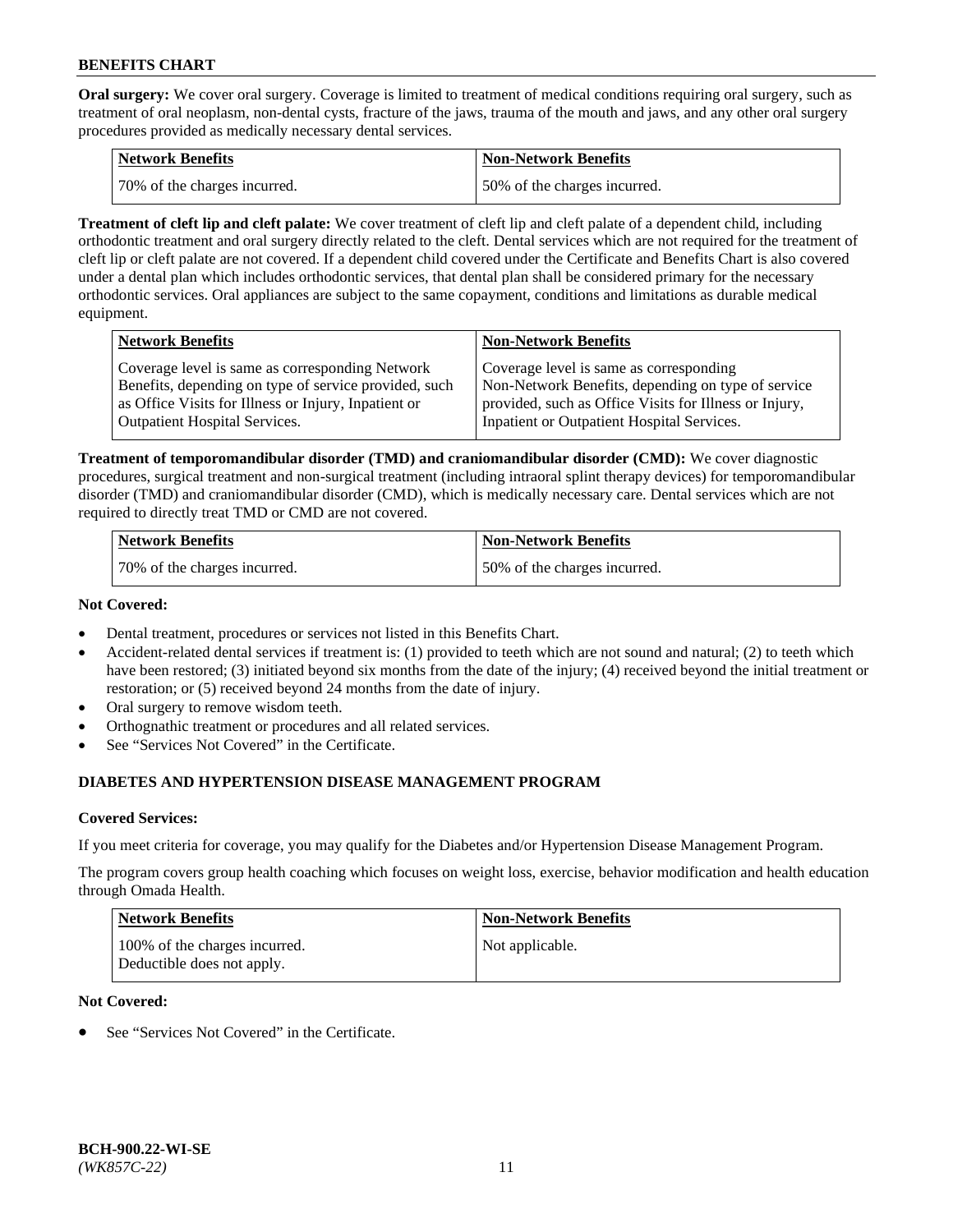## **DIABETIC EQUIPMENT AND SUPPLIES**

#### **Covered Services:**

We cover physician prescribed medically appropriate and necessary drugs and supplies used in the management and treatment of diabetes for Insureds with gestational, Type I or Type II diabetes including durable diabetic equipment and disposable supplies, as described below.

Certain items are only covered if your condition meets our coverage criteria and obtained through an authorized vendor. For more information on what we cover and any prior authorization requirements, call Member Services or log on to your "*my*HealthPartners" account at [healthpartners.com.](http://www.healthpartners.com/)

Insulin and medications for diabetes are covered as outpatient drugs under the "Prescription Drug Services" section.

**Pumps and pump supplies.** These include diabetic insulin pumps, diabetic infusion pumps and infusion pump supplies such as infusion sets, tubing, connectors and syringe reservoirs.

| <b>Network Benefits</b>                                                                     | <b>Non-Network Benefits</b>  |
|---------------------------------------------------------------------------------------------|------------------------------|
| Pumps received at a pharmacy:<br>70% of the charges incurred.<br>Deductible does not apply. | 50% of the charges incurred. |
| Pumps received from a non-pharmacy<br>approved vendor:<br>70% of the charges incurred.      |                              |

#### **All other durable equipment and diabetic supplies**

Durable Diabetic Equipment and Supplies. These include continuous glucose monitoring system (CGMS), transmitter, sensors and receivers, diabetic blood glucose monitors and control/calibrating solutions (for checking accuracy or testing equipment and test strips).

Disposable Diabetic Supplies. These are one-time use supplies, including syringes, lancets, lancet devices, blood and urine ketone test strips, and needles.

Certain diabetic supplies and equipment must be purchased at a pharmacy.

| <b>Network Benefits</b>                                                                                              | <b>Non-Network Benefits</b>  |
|----------------------------------------------------------------------------------------------------------------------|------------------------------|
| If received through a pharmacy:<br>70% of the charges incurred.<br>Deductible does not apply.                        | 50% of the charges incurred. |
| If received through a non-pharmacy provider:<br>70% of the charges incurred if purchased from an<br>approved vendor. |                              |

#### **Limitations:**

- No more than a 93-day supply of diabetic supplies are covered and dispensed at a time.
- We require that certain diabetic supplies and equipment be purchased at a pharmacy.
- Diabetic supplies and equipment are limited to certain models and brands.
- Durable medical equipment and supplies must be obtained from or repaired by approved vendors.
- Covered services and supplies are based on established medical policies which are subject to periodic review and modification by the medical directors. Our coverage policy for diabetic supplies includes information on our required models and brands. These medical policies (medical coverage criteria) are available by calling Member Services, or logging on to your "myHealthPartners" account at [healthpartners.com.](http://www.healthpartners.com/)

#### **Not Covered:**

- Replacement or repair of any covered items, if the items are (i) damaged or destroyed by misuse, abuse or carelessness, (ii) lost; or (iii) stolen.
- Duplicate or similar items.
- Labor and related charges for repair of any covered items which are more than the cost of replacement by an approved vendor.

**BCH-900.22-WI-SE**  *(WK857C-22)* 12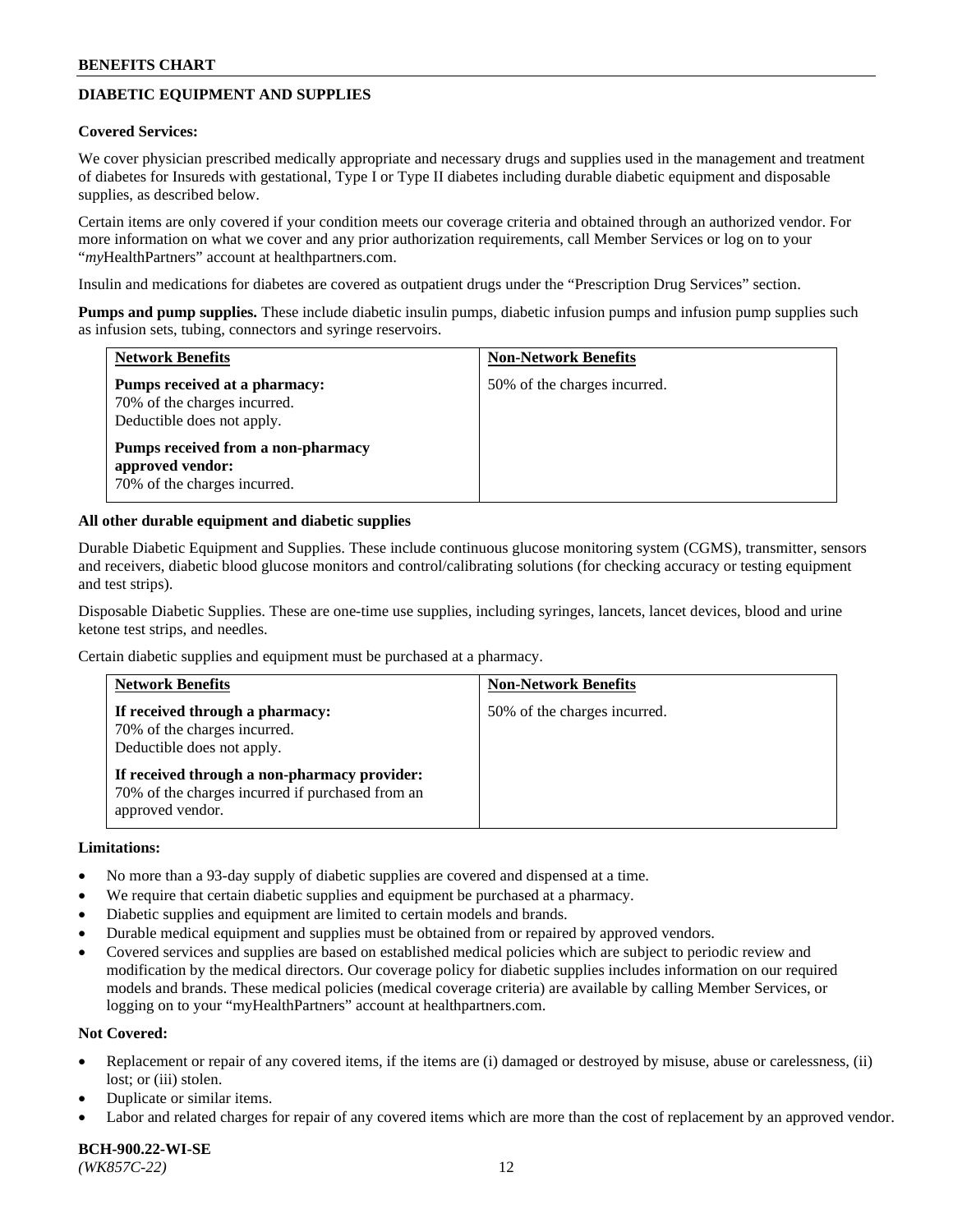- Batteries for monitors and equipment.
- Sales tax, mailing, delivery charges, service call charges.
- See "Services Not Covered" in the Certificate.

## **DIAGNOSTIC IMAGING SERVICES**

#### **Covered Services:**

We cover diagnostic imaging, when ordered by a provider and provided in a clinic or outpatient hospital facility.

For Network Benefits, non-emergent, scheduled outpatient Magnetic Resonance Imaging (MRI) and Computed Tomography (CT) must be provided at a designated facility. Your physician or facility will obtain or verify prior authorization for these services, as needed.

We cover services provided in a clinic or outpatient hospital facility. To see the benefit level for inpatient hospital or skilled nursing facility services, see benefits under "Inpatient Hospital and Skilled Nursing Facility Services".

#### **Outpatient magnetic resonance imaging (MRI) and computed tomography (CT)**

| <b>Network Benefits</b>      | <b>Non-Network Benefits</b>  |
|------------------------------|------------------------------|
| 70% of the charges incurred. | 50% of the charges incurred. |

#### **All other outpatient diagnostic imaging services**

#### **Services for illness or injury**

| Network Benefits             | <b>Non-Network Benefits</b>  |
|------------------------------|------------------------------|
| 70% of the charges incurred. | 50% of the charges incurred. |

#### **Preventive services (MRI/CT procedures are not considered preventive)**

Diagnostic imaging services associated with preventive services are covered at the benefit level shown in the "Preventive Services" section of this Benefits Chart.

#### **Not Covered:**

See "Services Not Covered" in the Certificate.

## **DURABLE MEDICAL EQUIPMENT, PROSTHETICS, ORTHOTICS AND SUPPLIES**

#### **Covered Services:**

We cover equipment and services, as described below.

We cover durable medical equipment and services, prosthetics, orthotics and supplies, subject to the limitations below, including certain disposable supplies and enteral feedings.

We cover external hearing aids, cochlear implants, and related treatment prescribed by a physician or by a licensed audiologist for Insureds under 18 years of age who have hearing loss.

We also cover basic hearing aids for Insureds age 18 or older for the correction of a hearing impairment.

Osseointegrated or bone-anchored hearing aids are only covered for Insureds who have hearing loss that is not correctable by any other procedure.

Hearing aids are limited to one basic, standard hearing aid for each ear every three years.

A basic hearing aid is defined as a hearing device that consists of a microphone, amplifier, volume control, battery and receiver, which is up to date using the latest technology. It does not include upgrades above and beyond the functionality of a basic hearing aid, including, but not limited to, hearing improvements for group settings, background noise, Bluetooth/remote control functionality, or extended warranties. Charges for upgrades above the cost of a basic, standard hearing aid are not covered.

Diabetic equipment and supplies are covered under the "Diabetic Equipment and Supplies" section.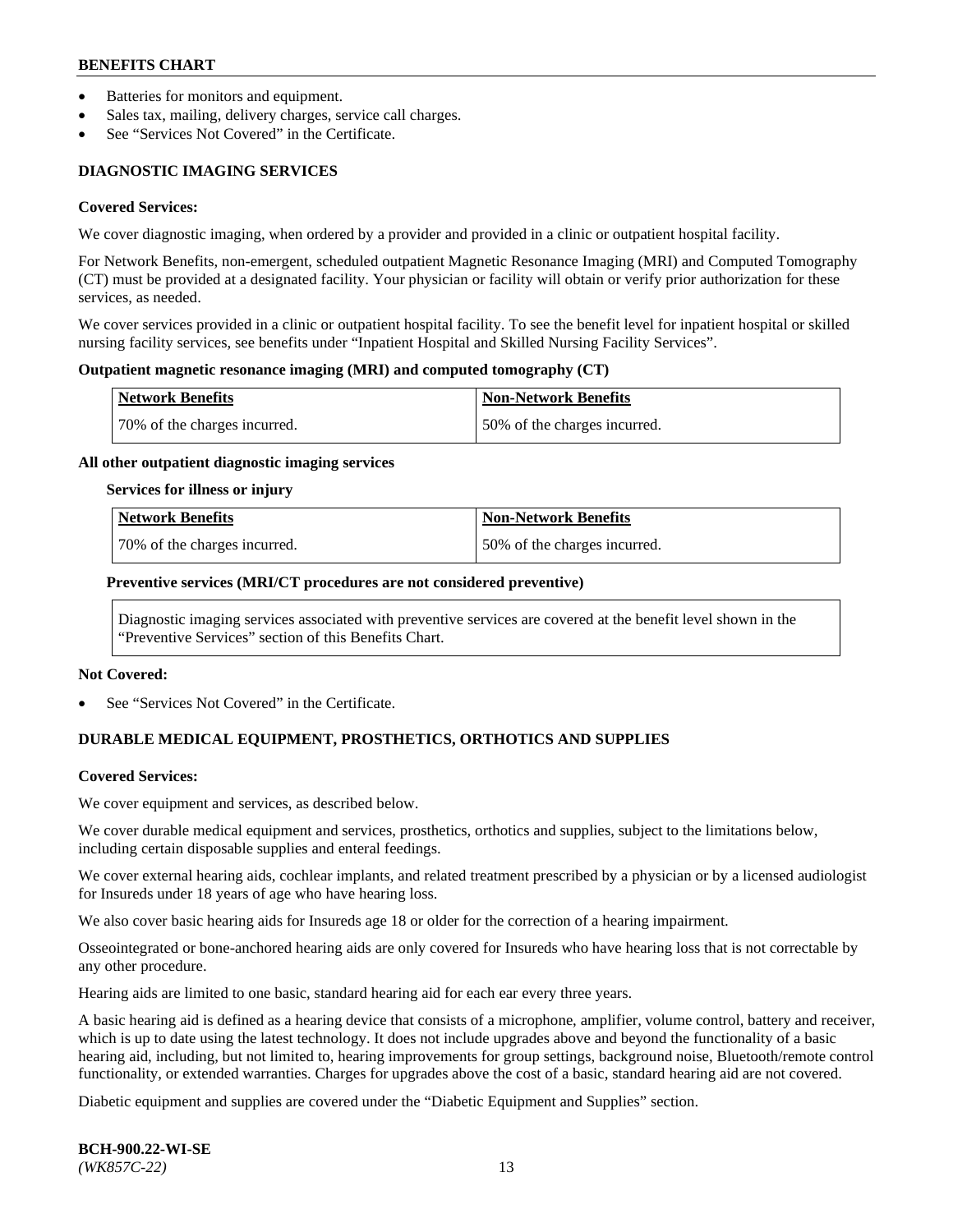#### **Special dietary treatment for phenylketonuria (PKU) if it meets our medical coverage criteria**

| Network Benefits                                           | <b>Non-Network Benefits</b>  |
|------------------------------------------------------------|------------------------------|
| 70% of the charges incurred.<br>Deductible does not apply. | 50% of the charges incurred. |

## **Oral amino acid based elemental formula if it meets our medical coverage criteria**

| Network Benefits             | <b>Non-Network Benefits</b>  |
|------------------------------|------------------------------|
| 70% of the charges incurred. | 50% of the charges incurred. |

#### **All other durable medical equipment, prosthetics, orthotics and supplies**

| <b>Network Benefits</b>      | <b>Non-Network Benefits</b>  |
|------------------------------|------------------------------|
| 70% of the charges incurred. | 50% of the charges incurred. |

#### **Limitations:**

Coverage of durable medical equipment is limited by the following:

- Payment will not exceed the cost of an alternate piece of equipment or service that is effective and medically necessary.
- For prosthetic benefits, other than oral appliances for cleft lip and cleft palate, payment will not exceed the cost of an alternate piece of equipment or service that is effective, medically necessary and enables Insureds to conduct standard activities of daily living.
- We reserve the right to determine if an item will be approved for rental vs. purchase.
- Durable medical equipment and supplies must be obtained from or repaired by approved vendors.
- Covered services and supplies are based on established medical policies which are subject to periodic review and modification by the medical or dental directors. Our medical policy for diabetic supplies includes information on our required models and brands. These medical policies (medical coverage criteria) are available by calling Member Services, or logging on to your "*my*HealthPartners" account a[t healthpartners.com.](http://www.healthpartners.com/)

## **Not Covered:**

Items which are not eligible for coverage include, but are not limited to:

- Replacement or repair of any covered items, if the items are (i) damaged or destroyed by misuse, abuse or carelessness, (ii) lost; or (iii) stolen.
- Duplicate or similar items.
- Labor and related charges for repair of any covered items which are more than the cost of replacement by an approved vendor.
- Sales tax, mailing, delivery charges, service call charges.
- Items which are primarily educational in nature or for hygiene, vocation, comfort, convenience or recreation.
- Communication aids or devices: equipment to create, replace or augment communication abilities including, but not limited to, speech processors, receivers, communication boards, or computer or electronic assisted communication.
- Implantable and osseointegrated or bone-anchored hearing aids and their fitting, except as specifically described in this Benefits Chart. This exclusion does not apply to cochlear implants.
- Eyeglasses, contact lenses and their fitting, measurement and adjustment, except as specifically described in this Benefits Chart.
- Hair prostheses (wigs).
- Household equipment which primarily has customary uses other than medical, such as, but not limited to, exercise cycles, air purifiers, central or unit air conditioners, water purifiers, non-allergenic pillows, mattresses or waterbeds.
- Household fixtures including, but not limited to, escalators or elevators, ramps, swimming pools and saunas.
- Modifications to the structure of the home including, but not limited to, wiring, plumbing or charges for installation of equipment.
- Vehicle, car or van modifications including, but not limited to, hand brakes, hydraulic lifts and car carrier.
- Rental equipment while owned equipment is being repaired by non-contracted vendors, beyond one month rental of medically necessary equipment.
- Other equipment and supplies, including but not limited to assistive devices, that we determine are not eligible for coverage.
- See "Services Not Covered" in the Certificate.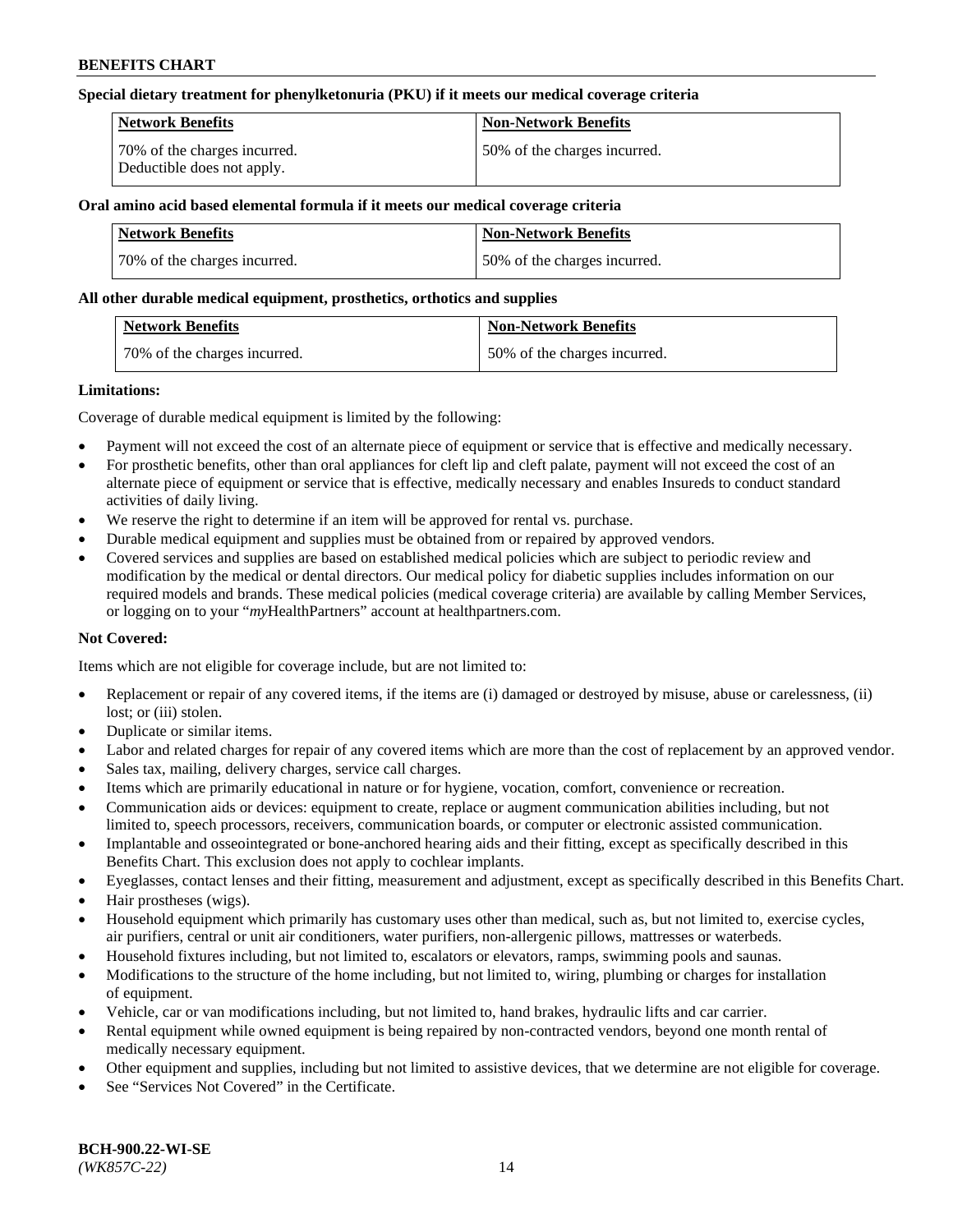## **EMERGENCY AND URGENTLY NEEDED CARE SERVICES**

#### **Covered Services:**

We cover services for emergency care and urgently needed care if the services are otherwise eligible for coverage under the Certificate.

**Urgently needed care.** These are services to treat an unforeseen illness or injury that:

- are required in order to prevent a serious deterioration in your health; and
- cannot be delayed until the next available clinic or office hours.

| <b>Network Benefits</b>                                                                                                                                                                                                                                                                   | <b>Non-Network Benefits</b> |
|-------------------------------------------------------------------------------------------------------------------------------------------------------------------------------------------------------------------------------------------------------------------------------------------|-----------------------------|
| 70% of the charges incurred.                                                                                                                                                                                                                                                              | See Network Benefits.       |
| <b>First three visits</b>                                                                                                                                                                                                                                                                 |                             |
| The first three mental health and substance use disorder<br>treatment visits, urgent care visits, office visits,<br>convenience clinic visits, telephone visits and E-visits<br>(other than Virtuwell) combined in a calendar year are<br>covered at 100%, not subject to the deductible. |                             |
| Physician services are included; however, charges for<br>day treatment services, group visits, office procedures,<br>laboratory, radiology and other ancillary services are<br>not included and will be subject to the deductible and<br>coinsurance and/or copayment.                    |                             |

**Emergency care.** These are services to treat:

- the sudden, unexpected onset of illness or injury which, if left untreated or unattended until the next available clinic or office hours, would result in hospitalization; or
- a condition requiring professional health services immediately necessary to preserve life or stabilize health.

Emergency care includes emergency services as defined in Division BB, Title I, Section 102 of the Consolidated Appropriations Act of 2021.

When reviewing claims for coverage of emergency services, our medical director will take into consideration a reasonable layperson's belief that the circumstances required immediate medical care that could not wait until the next working day or next available clinic appointment.

#### **Emergency care in a hospital emergency room, including professional services of a physician**

| <b>Network Benefits</b>      | <b>Non-Network Benefits</b> |
|------------------------------|-----------------------------|
| 70% of the charges incurred. | See Network Benefits.       |

#### **Inpatient emergency care in a hospital**

| <b>Network Benefits</b>      | <b>Non-Network Benefits</b> |
|------------------------------|-----------------------------|
| 70% of the charges incurred. | See Network Benefits.       |

## **Not Covered:**

See "Services Not Covered" in the Certificate.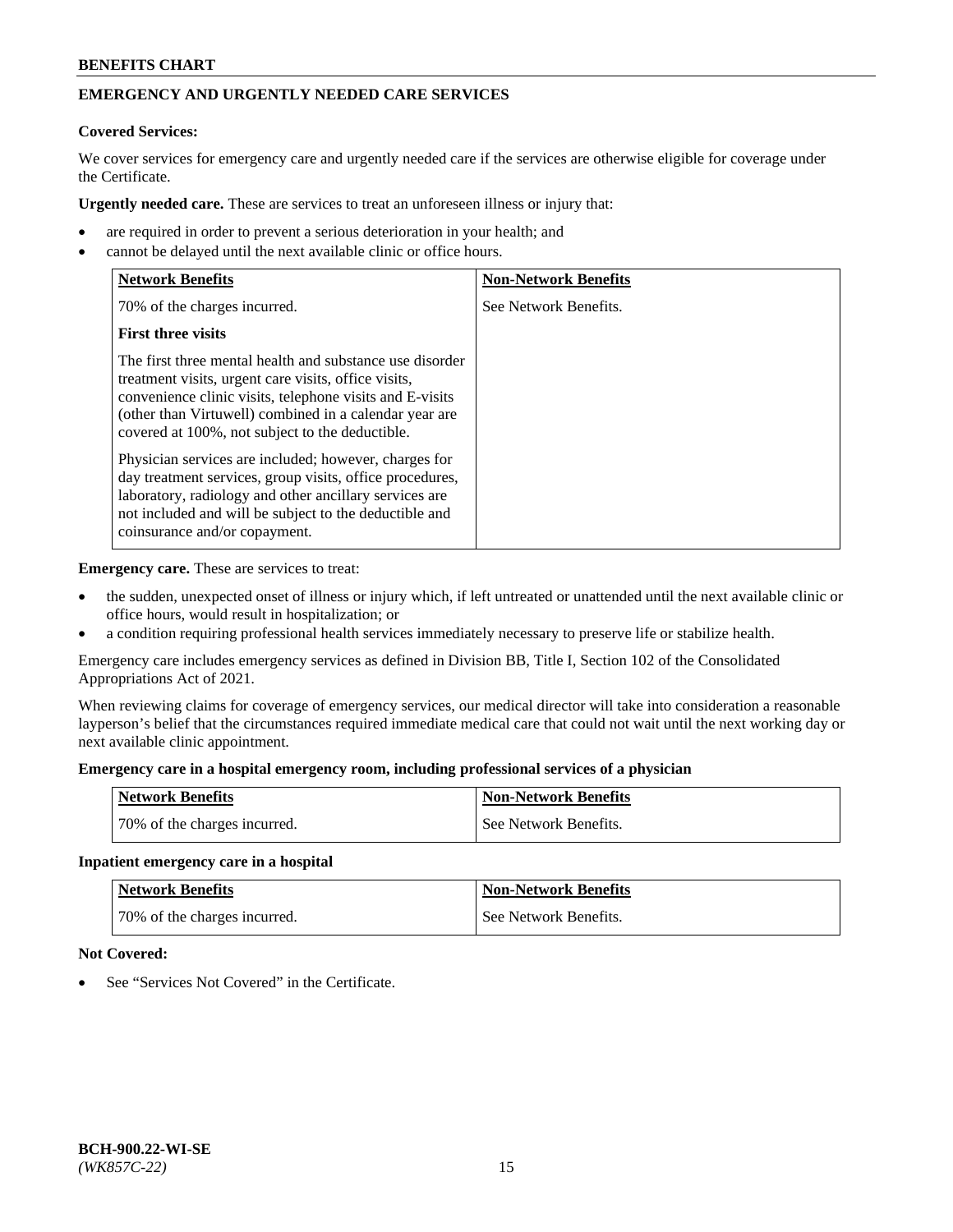## **GENE THERAPY**

## **Covered Services:**

We cover gene therapy treatment if it meets our medical coverage criteria.

| <b>Network Benefits</b>                                                                                                                                                                                 | <b>Non-Network Benefits</b> |
|---------------------------------------------------------------------------------------------------------------------------------------------------------------------------------------------------------|-----------------------------|
| Coverage level is same as corresponding Network<br>Benefits, depending on type of service provided such as<br>Office Visits for Illness or Injury, Inpatient or<br><b>Outpatient Hospital Services.</b> | No coverage.                |

## **Limitations:**

- Gene therapy must be provided by a designated provider.
- Specific types of gene therapy are limited to therapies and conditions specified in our medical coverage criteria.

# **Not Covered:**

See "Services Not Covered" in the Certificate.

## **HEALTH EDUCATION**

## **Covered Services:**

We cover education for preventive services and education for the management of chronic health problems (such as diabetes).

| Network Benefits                                            | <b>Non-Network Benefits</b>  |
|-------------------------------------------------------------|------------------------------|
| 100% of the charges incurred.<br>Deductible does not apply. | 50% of the charges incurred. |

#### **Not Covered:**

See "Services Not Covered" in the Certificate.

## **HOME-BASED COMPREHENSIVE HEALTH RISK ASSESSMENT**

## **Covered Services:**

If you meet our criteria for coverage, you may qualify for our home-based comprehensive health risk assessment program. The program covers a health assessment with a designated nurse practitioner.

| <b>Network Benefits</b>                                     | <b>Non-Network Benefits</b> |
|-------------------------------------------------------------|-----------------------------|
| 100% of the charges incurred.<br>Deductible does not apply. | No coverage.                |

## **Not Covered:**

See "Services Not Covered" in the Certificate.

## **HOME HEALTH SERVICES**

## **Covered Services:**

We cover skilled nursing services, physical therapy, occupational therapy, speech therapy, respiratory therapy and other therapeutic services, non-routine prenatal and postnatal services, routine postnatal well child visits as described in our medical coverage criteria, phototherapy services for newborns, home health aide services and other eligible home health services when provided in your home, if you are homebound (i.e., unable to leave home without considerable effort due to a medical condition). Lack of transportation does not constitute homebound status. For phototherapy services for newborns and high risk prenatal services, supplies and equipment are included.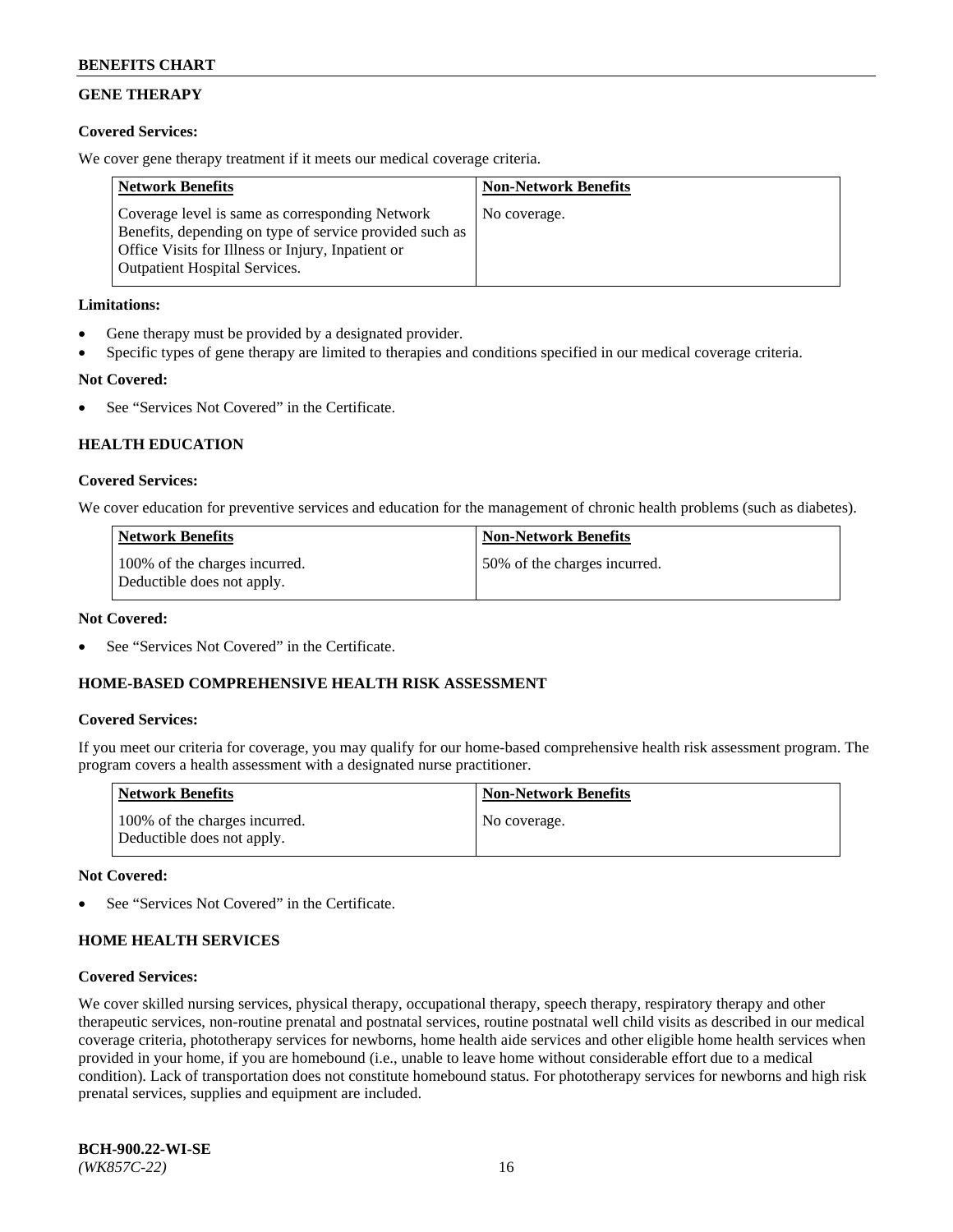We cover total parenteral nutrition/intravenous ("TPN/IV") therapy, equipment, supplies and drugs in connection with IV therapy. IV line care kits are covered under Durable Medical Equipment.

We cover palliative care benefits. Palliative care includes symptom management, education and establishing goals of care. We waive the requirement that you be homebound for a limited number of home visits for palliative care (as shown in this Benefits Chart), if you have a life-threatening, non-curable condition which has a prognosis of survival of two years or less. Additional palliative care visits are eligible under the home health services benefit if you are homebound and meet all other requirements defined in this section.

You do not need to be homebound to receive total parenteral nutrition/intravenous ("TPN/IV") therapy.

Home health services are eligible and covered only when:

- medically necessary; and
- provided as rehabilitative care, terminal care or maternity care; and
- ordered by a physician, and included in the written home care plan.

#### **Physical therapy, occupational therapy, speech therapy, respiratory therapy, home health aide services and palliative care**

| <b>Network Benefits</b>      | <b>Non-Network Benefits</b>  |
|------------------------------|------------------------------|
| 70% of the charges incurred. | 50% of the charges incurred. |

## **TPN/IV therapy, skilled nursing services, non-routine prenatal/postnatal services, and phototherapy**

| <b>Network Benefits</b>      | Non-Network Benefits         |
|------------------------------|------------------------------|
| 70% of the charges incurred. | 50% of the charges incurred. |

Each 24-hour visit (or shifts up to 24-hour visits) equals one visit and counts toward the Maximum visits for all other services shown below. Any visit that lasts less than 24 hours regardless of the length of the visit, will count as one visit toward the Maximum visits for all other services shown below. All visits must be medically necessary and benefit eligible.

#### **Routine postnatal well child visit**

| <b>Network Benefits</b>                                     | <b>Non-Network Benefits</b>  |
|-------------------------------------------------------------|------------------------------|
| 100% of the charges incurred.<br>Deductible does not apply. | 50% of the charges incurred. |

## **Maximum visits for palliative care**

If you are eligible to receive palliative care in the home and you are not homebound, there is a maximum of 12 visits per calendar year.

#### **Maximum visits for all services other than palliative care**

| <b>Network Benefits</b>      | <b>Non-Network Benefits</b>    |
|------------------------------|--------------------------------|
| 60 visits per calendar year. | 1 30 visits per calendar year. |

Each visit provided under the Network Benefits and Non-Network Benefits counts toward the maximums shown under both Maximum visits sections. The routine postnatal well child visits do not count toward the visit limit.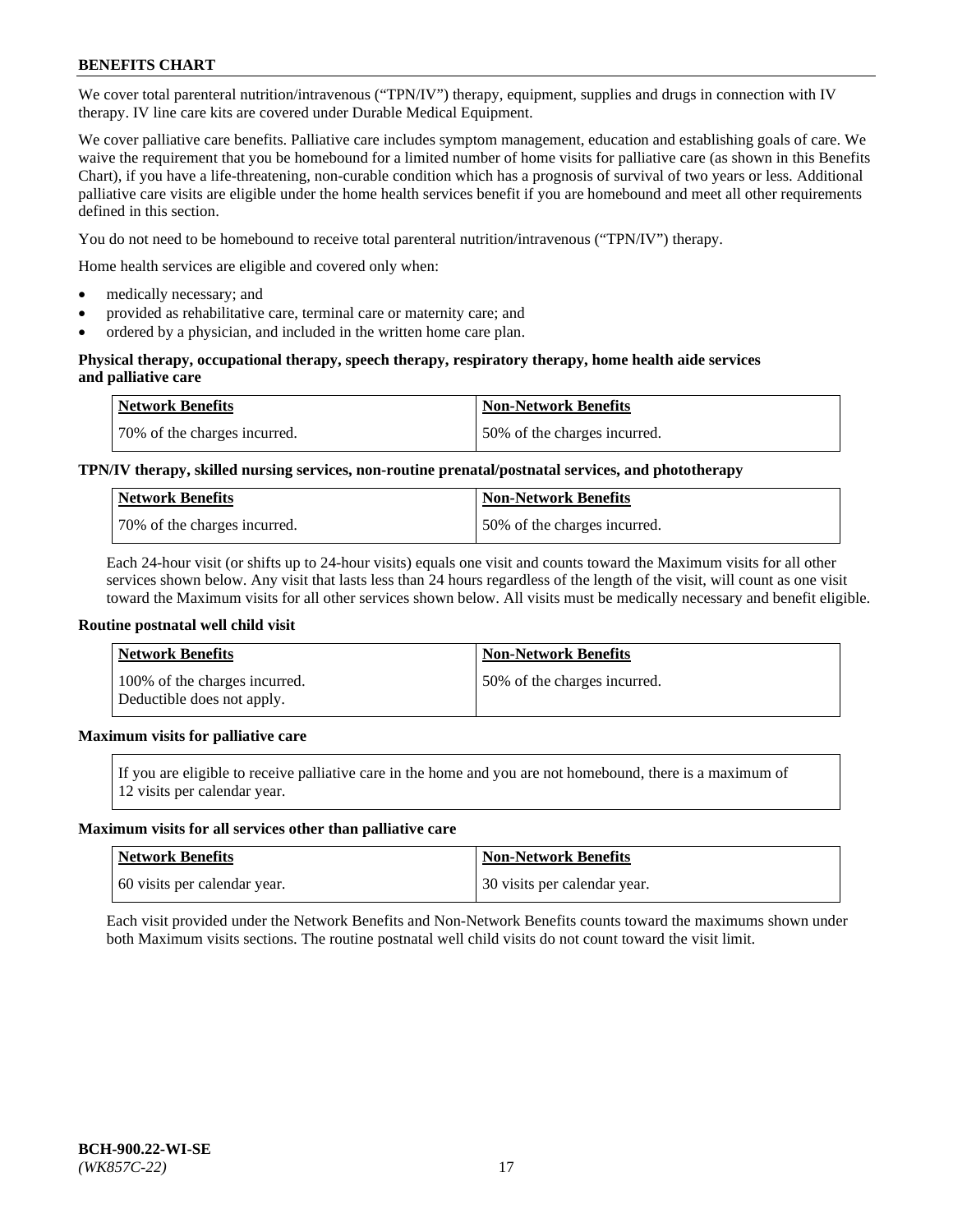#### **Limitations:**

- Home health services are not provided as a substitute for a primary caregiver in the home or as relief (respite) for a primary caregiver in the home. We will not reimburse family members or residents in your home for the above services.
- A service shall not be considered a skilled nursing service merely because it is performed by, or under the direct supervision of, a licensed nurse. Where a service (such as tracheotomy suctioning or ventilator monitoring) or like services, can be safely and effectively performed by a non-medical person (or self-administered), without the direct supervision of a licensed nurse, the service shall not be regarded as a skilled nursing service, whether or not a skilled nurse actually provides the service. The unavailability of a competent person to provide a non-skilled service shall not make it a skilled service when a skilled nurse provides it. Only the skilled nursing component of so-called "blended" services (i.e. services which include skilled and non-skilled components) are covered under this Benefits Chart.

## **Not Covered:**

- Financial or legal counseling services.
- Housekeeping or meal services in your home.
- Private duty nursing services.
- Services provided by a family member or enrollee, or a resident in the enrollee's home.
- Vocational rehabilitation and recreational or educational therapy. Recreation therapy is therapy provided solely for the purpose of recreation, including, but not limited to: (a) requests for physical therapy or occupational therapy to improve athletic ability, and (b) braces or guards to prevent sports injuries.
- See "Services Not Covered" in the Certificate.

## **HOME HOSPICE SERVICES**

## **Applicable Definitions:**

**Part-time.** This is up to two hours of service per day, more than two hours is considered continuous care.

**Continuous Care.** This is from two to twelve hours of service per day provided by a registered nurse, licensed practical nurse, or home health aide, during a period of crisis in order to maintain a terminally ill patient at home.

**Appropriate Facility.** This is a nursing home, hospice residence, or other inpatient facility.

**Custodial Care Related to Hospice Services.** This means providing assistance in the activities of daily living and the care needed by a terminally ill patient which can be provided by primary caregiver (i.e., family member or friend) who is responsible for the patient's home care.

## **Covered Services:**

**Home hospice program.** We cover the services described below if you are terminally ill and accepted as a home hospice program participant. You must meet the eligibility requirements of the program, and elect to receive services through the home hospice program. The services will be provided in your home, with inpatient care available when medically necessary as described below. If you elect to receive hospice services, you do so in lieu of curative treatment for your terminal illness for the period you are enrolled in the home hospice program.

**Eligibility:** In order to be eligible to be enrolled in the home hospice program, you must: (1) be a terminally ill patient (prognosis of six months or less); (2) have chosen a palliative treatment focus (i.e., emphasizing comfort and supportive services rather than treatment attempting to cure the disease or condition); and (3) continue to meet the terminally ill prognosis as reviewed by our medical director or his or her designee over the course of care. You may withdraw from the home hospice program at any time.

**Eligible services:** Hospice services include the following services provided in accordance with an approved hospice treatment plan.

- Home health services:
	- o Part-time care provided in your home by an interdisciplinary hospice team (which may include a physician, nurse, social worker, and spiritual counselor) and medically necessary home health services are covered.
	- o One or more periods of continuous care in your home or in a setting which provides day care for pain or symptom management, when medically necessary, will be covered.
- Inpatient services: We cover medically necessary inpatient services.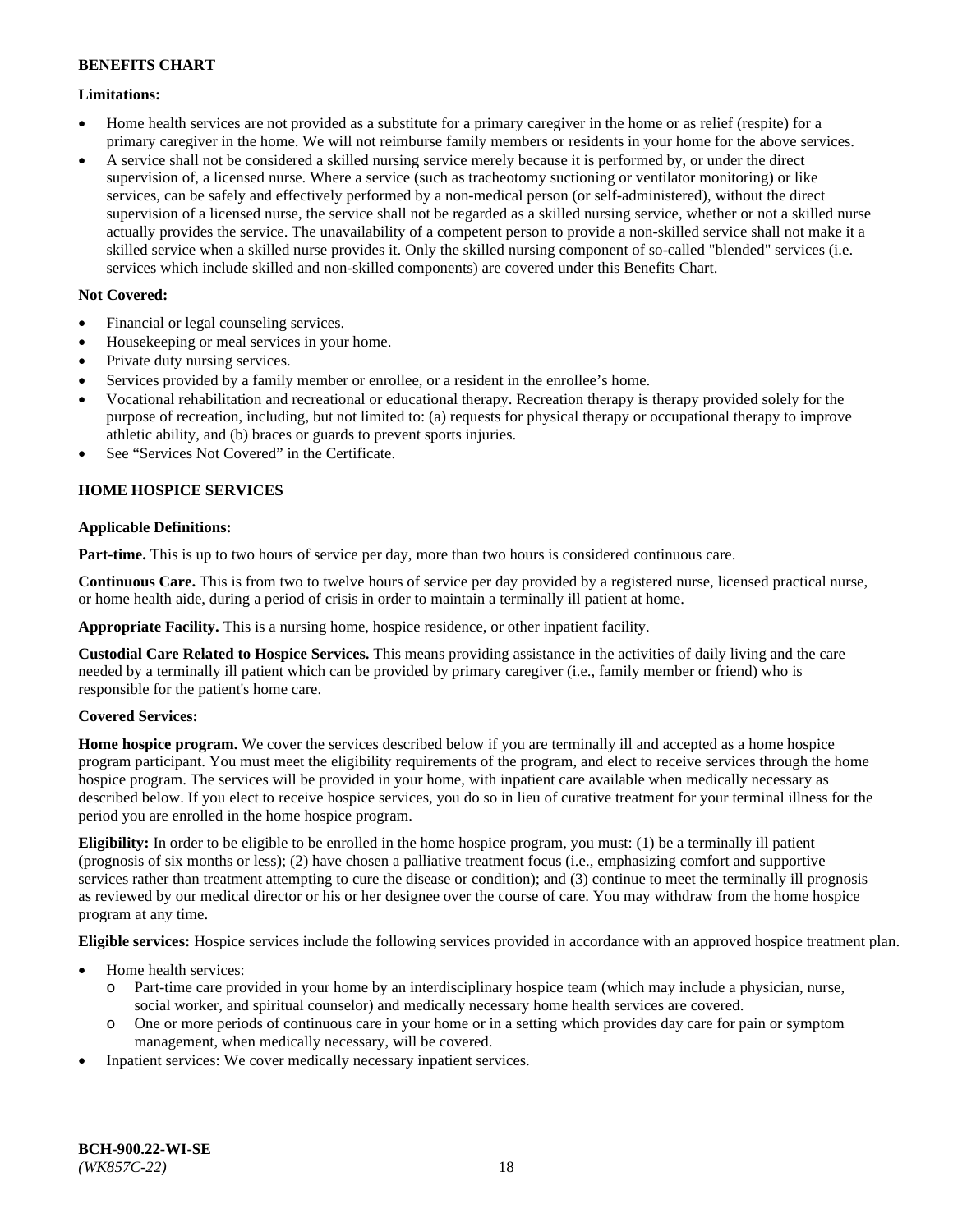- Other services:
	- o Respite care is covered for care in your home or in an appropriate facility, to give your primary caregivers (i.e., family members or friends) rest and/or relief when necessary in order to maintain a terminally ill patient at home.
	- o Medically necessary medications for pain and symptom management.
	- o Semi-electric hospital beds and other durable medical equipment are covered.
	- Emergency and non-emergency care is covered.

| Network Benefits             | Non-Network Benefits         |
|------------------------------|------------------------------|
| 70% of the charges incurred. | 50% of the charges incurred. |

Respite care is limited to 5 days per episode, and respite care and continuous care combined are limited to 30 days.

## **Not Covered:**

- Financial or legal counseling services.
- Housekeeping or meal services in your home.
- Custodial or maintenance care related to hospice services, whether provided in the home or in a nursing home.
- Any service not specifically described as covered services under this home hospice services benefits.
- Any services provided by members of your family or residents in your home.
- See "Services Not Covered" in the Certificate.

## **HOSPITAL AND SKILLED NURSING FACILITY SERVICES**

#### **Covered Services:**

We cover services as described below.

## **Medical or surgical hospital services**

**Inpatient hospital services:** We cover the following medical or surgical services, for the treatment of acute illness or injury, which require the level of care only provided in an acute care facility. These services must be authorized by a physician.

Inpatient hospital services include: room and board; the use of operating or maternity delivery rooms; intensive care facilities; newborn nursery facilities; general nursing care, anesthesia, laboratory and diagnostic imaging services, radiation therapy, physical therapy, prescription drugs or other medications administered during treatment, blood and blood products (unless replaced), and blood derivatives, and other diagnostic or treatment related hospital services; physician and other professional medical and surgical services provided while in the hospital, including gender confirmation surgery that meets medical coverage criteria.

We cover, following a vaginal delivery, a minimum of 48 hours of inpatient care for the mother and newborn child. We cover, following a caesarean section delivery, a minimum of 96 hours of inpatient care for the mother and newborn child.

Group health plans and health insurance issuers generally may not, under Federal law, restrict benefits for any hospital length of stay in connection with childbirth for the mother of newborn child to less than 48 hours following a vaginal delivery, or less than 96 hours following a caesarean section. However, Federal law generally does not prohibit the mother's or newborn's attending provider, after consulting with the mother, from discharging the mother or her newborn earlier than 48 hours (or 96 hours as applicable). In any case plans and issuers may not, under Federal law, require that a provider obtain authorization from the plan or the insurance issuer for prescribing a length of stay not in excess of 48 hours (or 96 hours).

| <b>Network Benefits</b>      | <b>Non-Network Benefits</b>  |
|------------------------------|------------------------------|
| 70% of the charges incurred. | 50% of the charges incurred. |

Each Insured's admission or confinement, including that of a newborn child, is separate and distinct from the admission or confinement of any other Insured.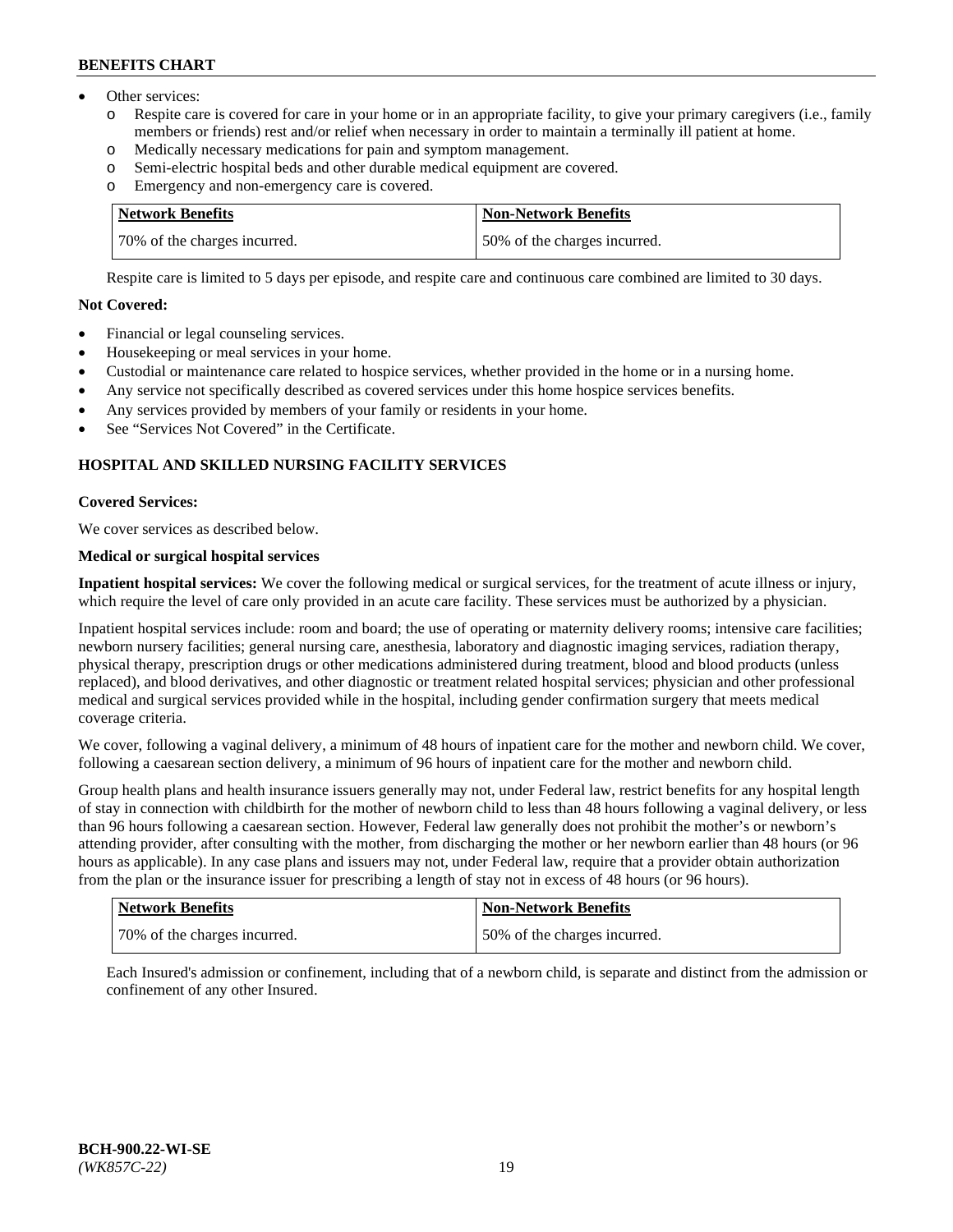**Outpatient hospital, ambulatory care or surgical facility services:** We cover the following medical and surgical services, for diagnosis or treatment of illness or injury on an outpatient basis. These services must be authorized by a physician.

Outpatient services include: use of operating rooms, maternity delivery rooms or other outpatient departments, rooms or facilities; and the following outpatient services: general nursing care, anesthesia, laboratory and diagnostic imaging services, radiation therapy, physical therapy, drugs administered during treatment, blood and blood products (unless replaced), and blood derivatives, and other diagnostic or treatment related outpatient services; physician and other professional medical and surgical services provided while an outpatient, including colonoscopies (starting at age 50, or under age 50 for people at high risk of colorectal cancer), and gender confirmation surgery that meets medical coverage criteria.

For Network Benefits, non-emergent, scheduled outpatient Magnetic Resonance Imaging (MRI) and Computed Tomography (CT) must be provided at a designated facility. Your physician or facility will obtain or verify prior authorization for these services, as needed.

To see the benefit level for diagnostic imaging services, laboratory services and physical therapy, see benefits under Diagnostic Imaging Services, Laboratory Services and Physical Therapy in this Benefits Chart.

| <b>Network Benefits</b>      | Non-Network Benefits          |
|------------------------------|-------------------------------|
| 70% of the charges incurred. | 150% of the charges incurred. |

#### **Skilled nursing facility care:**

We cover room and board, daily skilled nursing and related ancillary services for post-acute treatment and rehabilitative care of illness or injury that meets medical coverage criteria. Rehabilitation services are limited to services where significant measurable progress is expected to occur within a reasonable period of time.

| <b>Network Benefits</b>                      | <b>Non-Network Benefits</b>                  |
|----------------------------------------------|----------------------------------------------|
| 70% of the charges incurred.                 | 50% of the charges incurred.                 |
| Limited to a 30-day maximum per confinement. | Limited to a 30-day maximum per confinement. |

Each day of services provided under the Network Benefits and Non-Network Benefits, combined, applies toward the maximum shown above.

## **Not Covered:**

- Services for items for personal convenience, such as television rental, are not covered.
- See "Services Not Covered" in the Certificate.

## **INFERTILITY DIAGNOSIS**

#### **Covered Services:**

We cover the diagnosis of infertility. These services include diagnostic procedures and tests provided in connection with an infertility evaluation, office visits and consultations to diagnose infertility.

| Network Benefits             | <b>Non-Network Benefits</b>  |
|------------------------------|------------------------------|
| 70% of the charges incurred. | 50% of the charges incurred. |

Coverage is limited to office visits and consultations to diagnose infertility. Treatment is not covered.

#### **Not Covered:**

- Infertility/fertility treatment, including, but not limited to, office visits, laboratory services, diagnostic imaging services and fertility drugs; reversal of sterilization; and sperm, ova or embryo acquisition, retrieval or storage; however, we cover office visits and consultations to diagnose infertility.
- Services related to the establishment of surrogate pregnancy and fees for a surrogate. However, pregnancy and maternity services are covered for an Insured under this Benefits Chart, including a surrogate pregnancy.
- See "Services Not Covered" in the Certificate.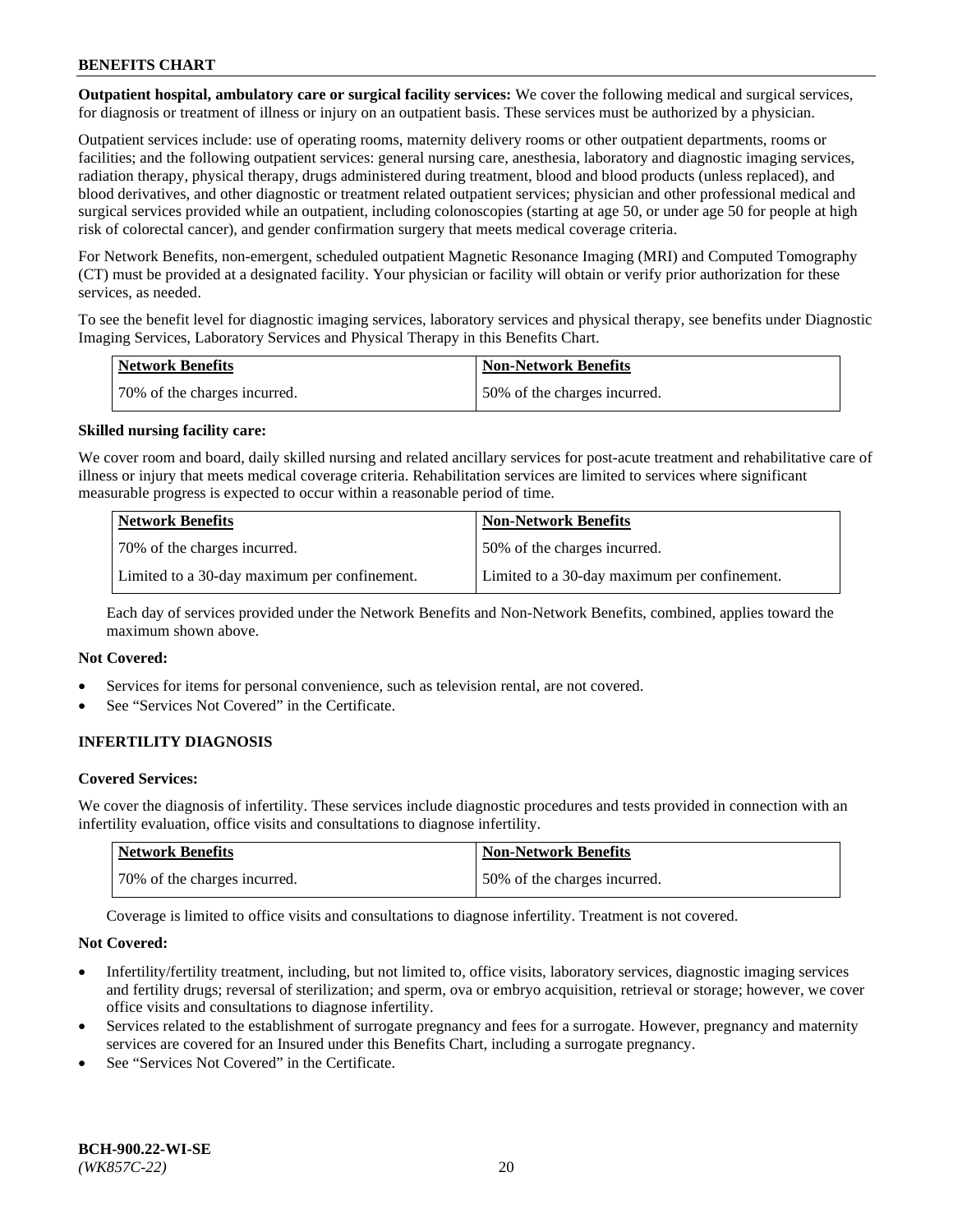# **LABORATORY SERVICES**

## **Covered Services:**

We cover laboratory tests when ordered by a provider and provided in a clinic or outpatient hospital facility. This includes blood tests to detect lead exposure in children between the ages of 6 months and 72 months.

To see the benefit level for inpatient hospital or skilled nursing facility services, see benefits under "Inpatient Hospital and Skilled Nursing Facility Services" in this Benefits Chart.

## **Prostate-specific antigen (PSA) testing**

| <b>Network Benefits</b>      | <b>Non-Network Benefits</b>  |
|------------------------------|------------------------------|
| 70% of the charges incurred. | 50% of the charges incurred. |

## **All other laboratory services**

## **Services for illness or injury**

| Network Benefits             | <b>Non-Network Benefits</b>  |
|------------------------------|------------------------------|
| 70% of the charges incurred. | 50% of the charges incurred. |

# **Preventive services**

Laboratory services associated with preventive services are covered at the benefit level shown in the "Preventive Services" section of this Benefits Chart.

## **Not Covered:**

See "Services Not Covered" in the Certificate.

## **MASTECTOMY RECONSTRUCTION BENEFIT**

## **Covered Services:**

We cover reconstruction of the breast on which the mastectomy has been performed; surgery and reconstruction of the other breast to produce symmetrical appearance, and prostheses and physical complications of all stages of mastectomy, including lymphedemas.

| <b>Network Benefits</b>                               | <b>Non-Network Benefits</b>                           |
|-------------------------------------------------------|-------------------------------------------------------|
| Coverage level is same as corresponding Network       | Coverage level is same as corresponding Non-Network   |
| Benefits, depending on type of service provided, such | Benefits, depending on type of service provided, such |
| as Office Visits for Illness or Injury, Inpatient or  | as Office Visits for Illness or Injury, Inpatient or  |
| <b>Outpatient Hospital Services.</b>                  | <b>Outpatient Hospital Services.</b>                  |

## **Not Covered:**

See "Services Not Covered" in the Certificate.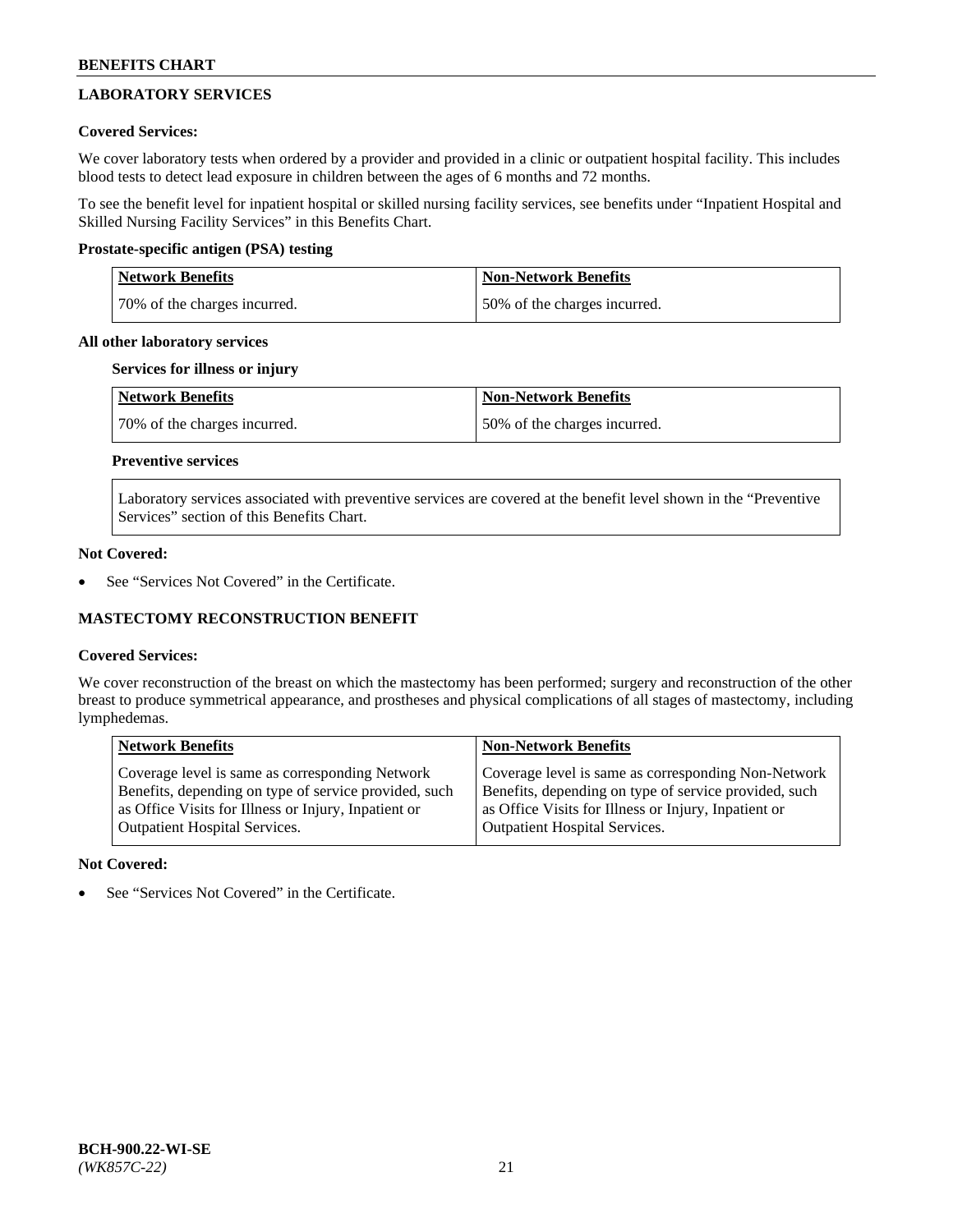## **MEDICATION THERAPY DISEASE MANAGEMENT PROGRAM**

#### **Covered Services:**

If you meet our criteria for coverage, you may qualify for our Medication Therapy Disease Management Program.

The program covers consultations with a designated Network pharmacist.

Covered services are based on established medical policies, which are subject to periodic review and modification by the medical directors. These medical policies (medical coverage criteria) are available by calling Member Services, or logging on to your "*my*HealthPartners" account at [healthpartners.com.](http://www.healthpartners.com/)

| <b>Network Benefits</b>                                     | <b>Non-Network Benefits</b> |
|-------------------------------------------------------------|-----------------------------|
| 100% of the charges incurred.<br>Deductible does not apply. | No coverage.                |

#### **Not Covered:**

See "Services Not Covered" in the Certificate.

## **OFFICE VISITS FOR ILLNESS OR INJURY**

#### **Covered Services:**

We cover the following when medically necessary: professional medical and surgical services and related supplies, including biofeedback, of physicians and other health care providers; blood and blood products (unless replaced) and blood derivatives.

We cover diagnosis and treatment of illness or injury to the eyes. Where contact or eye glass lenses are prescribed as medically necessary for the post-operative treatment of cataracts or for the treatment of aphakia, acute or chronic corneal pathology, or keratoconus, we cover the initial evaluation, lenses and fitting. Insureds must pay for lens replacement beyond the initial pair.

Services received via video, E-visit or telephone are covered under the "Telehealth/Telemedicine Services" section.

#### **Office visits**

| <b>Network Benefits</b>      | <b>Non-Network Benefits</b>  |
|------------------------------|------------------------------|
| 70% of the charges incurred. | 50% of the charges incurred. |

#### **Convenience clinics**

| Network Benefits             | <b>Non-Network Benefits</b>  |
|------------------------------|------------------------------|
| 70% of the charges incurred. | 50% of the charges incurred. |

#### **First three visits**

The first three mental health and substance use disorder treatment visits, urgent care visits, office visits, convenience clinic visits, telephone visits and E-visits (other than Virtuwell) combined in a calendar year are covered at 100%, not subject to the deductible.

Physician services are included; however, charges for day treatment services, group visits, office procedures, laboratory, radiology and other ancillary services are not included and will be subject to the deductible and coinsurance and/or copayment.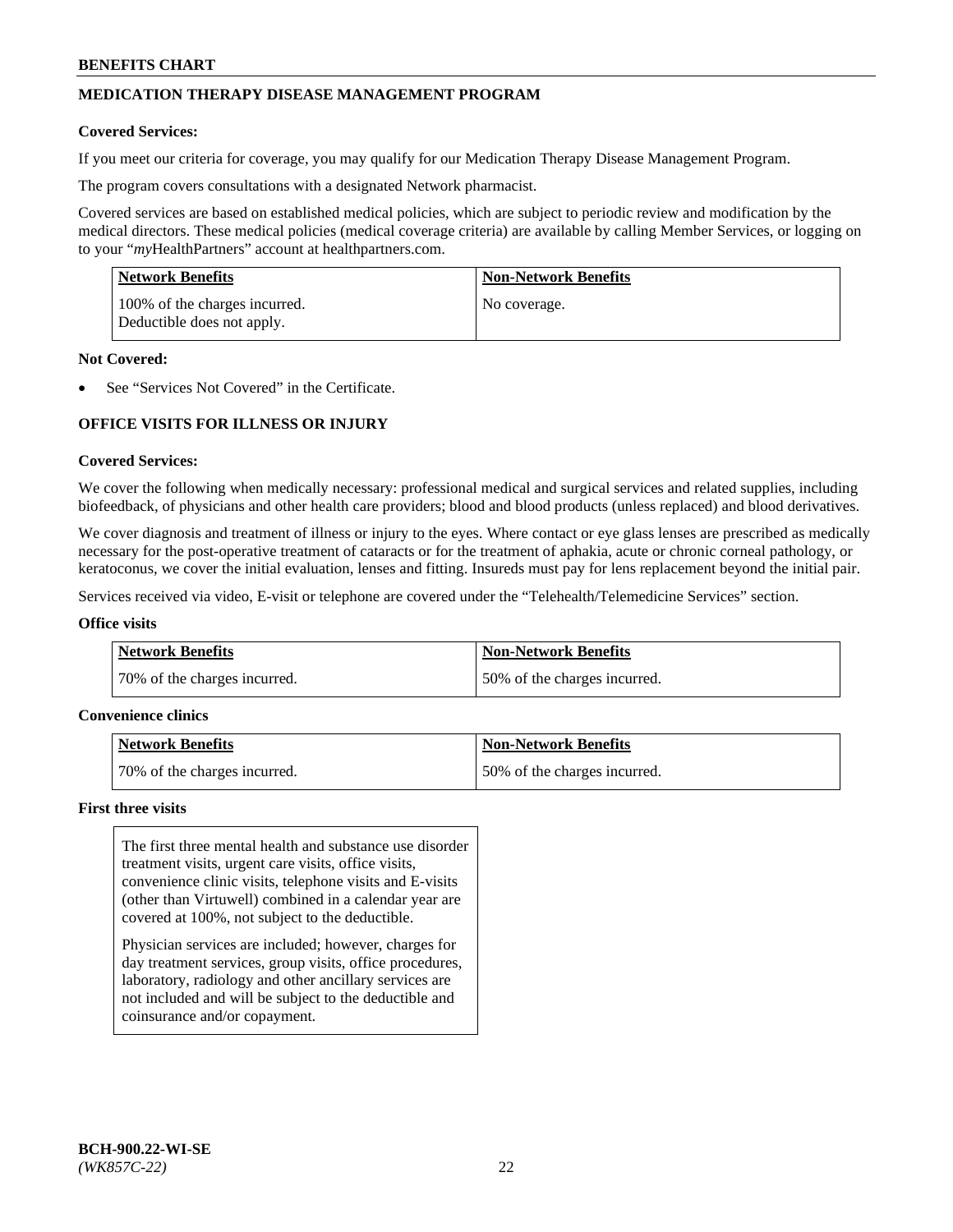#### **Injections administered in a physician's office, other than immunizations**

#### **Allergy injections**

| <b>Network Benefits</b>      | Non-Network Benefits         |
|------------------------------|------------------------------|
| 70% of the charges incurred. | 50% of the charges incurred. |

#### **All other injections**

| <b>Network Benefits</b>      | <b>Non-Network Benefits</b>  |
|------------------------------|------------------------------|
| 70% of the charges incurred. | 50% of the charges incurred. |

#### **Not Covered:**

- Court ordered treatment, except as described in this Benefits Chart. Any resulting court ordered treatment for mental health services will be subject to the Certificate's requirement for medical necessity.
- See "Services Not Covered" in the Certificate.

## **PEDIATRIC EYEWEAR**

#### **Covered Services:**

We cover pediatric eyewear for children.

Routine eye exams are covered under the "Preventive Services" section.

| <b>Network Benefits</b>      | <b>Non-Network Benefits</b> |
|------------------------------|-----------------------------|
| 70% of the charges incurred. | No coverage.                |

#### **Limitations:**

- Coverage under this provision will continue until the end of the month in which the child turns age 19.
- Limited to one of the following per calendar year:
	- o one pair of eyeglasses including one set of prescription lenses, frames from our designated eyewear collection and anti-scratch coating; or
	- o one pair of non-disposable contact lenses; or
	- o a one-year supply of disposable contact lenses.
- Contact lens fittings are limited to two per calendar year.

## **Not Covered:**

- Frames that are not included in our designated eyewear collection. However, one pair of lenses will be covered if an Insured chooses frames outside our designated eyewear collection.
- More than one pair of lenses or frames or non-disposable contacts per calendar year, regardless of the reason. This includes replacement of eyeglasses or contact lenses due to loss, breakage, theft, or change in prescription.
- Safety glasses or goggles for sports or vocational reasons.
- Upgrades including, but not limited to, UV protection and no-line multifocal lenses.
- See "Services Not Covered" in the Certificate.

## **PHYSICAL THERAPY, OCCUPATIONAL THERAPY, SPEECH THERAPY AND OTHER SPECIFIED THERAPIES**

## **Covered Services:**

We cover the following physical therapy, occupational therapy and speech therapy services:

- Medically necessary rehabilitative care to correct the effects of illness or injury.
- Habilitative care rendered for congenital, developmental or medical conditions which have significantly limited the successful initiation of normal speech and normal motor development.

Massage therapy which is performed in conjunction with other treatment/modalities by a physical or occupational therapist is part of a prescribed treatment plan and is not billed separately is covered.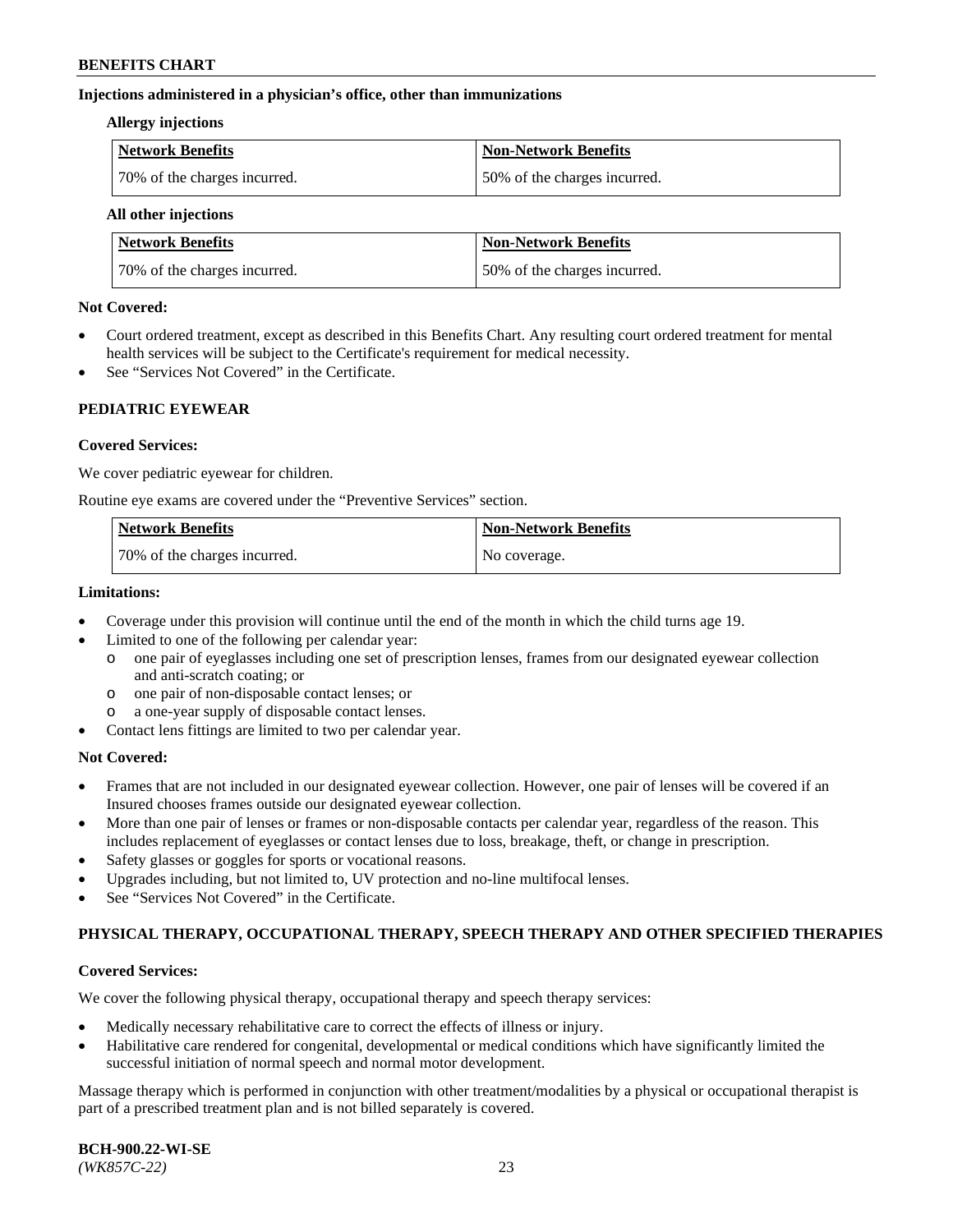We cover services provided in a clinic. To see the benefit level for inpatient hospital or skilled nursing facility services, see benefits under "Inpatient Hospital and Skilled Nursing Facility Services".

### **Rehabilitative care**

| <b>Network Benefits</b>                                                                       | <b>Non-Network Benefits</b>                                                                   |
|-----------------------------------------------------------------------------------------------|-----------------------------------------------------------------------------------------------|
| 70% of the charges incurred.                                                                  | 50% of the charges incurred.                                                                  |
| Physical, Occupational and Speech Therapy are<br>limited to 20 visits each per calendar year. | Physical, Occupational and Speech Therapy are<br>limited to 20 visits each per calendar year. |

#### **In addition to the services provided above, we cover a minimum of:**

- 20 visits per calendar year for pulmonary rehabilitation.
- 36 visits per calendar year for cardiac rehabilitation.
- 30 visits per calendar year for post-cochlear implant aural therapy.
- 20 visits per calendar year for cognitive rehabilitation.

The maximum number of visits is combined for Network Benefits and Non-Network Benefits.

#### **Habilitative services**

| <b>Network Benefits</b>                                                                       | <b>Non-Network Benefits</b>                                                                   |
|-----------------------------------------------------------------------------------------------|-----------------------------------------------------------------------------------------------|
| 70% of the charges incurred.                                                                  | 50% of the charges incurred.                                                                  |
| Physical, Occupational and Speech Therapy are<br>limited to 20 visits each per calendar year. | Physical, Occupational and Speech Therapy are<br>limited to 20 visits each per calendar year. |

The maximum number of visits is combined for Network Benefits and Non-Network Benefits.

## **Not Covered:**

- Massage therapy for the purpose of comfort or convenience of the Insured.
- See "Services Not Covered" in the Certificate.

## **PRE-DIABETES DISEASE MANAGEMENT PROGRAM**

## **Covered Services:**

If you meet criteria for coverage, you may qualify for the Pre-Diabetes Disease Management Program through Omada Health. The program covers group health coaching which focuses on weight loss, exercise, behavior modification and health education at select locations determined by the plan.

| <b>Network Benefits</b>                                     | <b>Non-Network Benefits</b> |
|-------------------------------------------------------------|-----------------------------|
| 100% of the charges incurred.<br>Deductible does not apply. | Not applicable.             |

## **Not Covered:**

See "Services Not Covered" in the Certificate.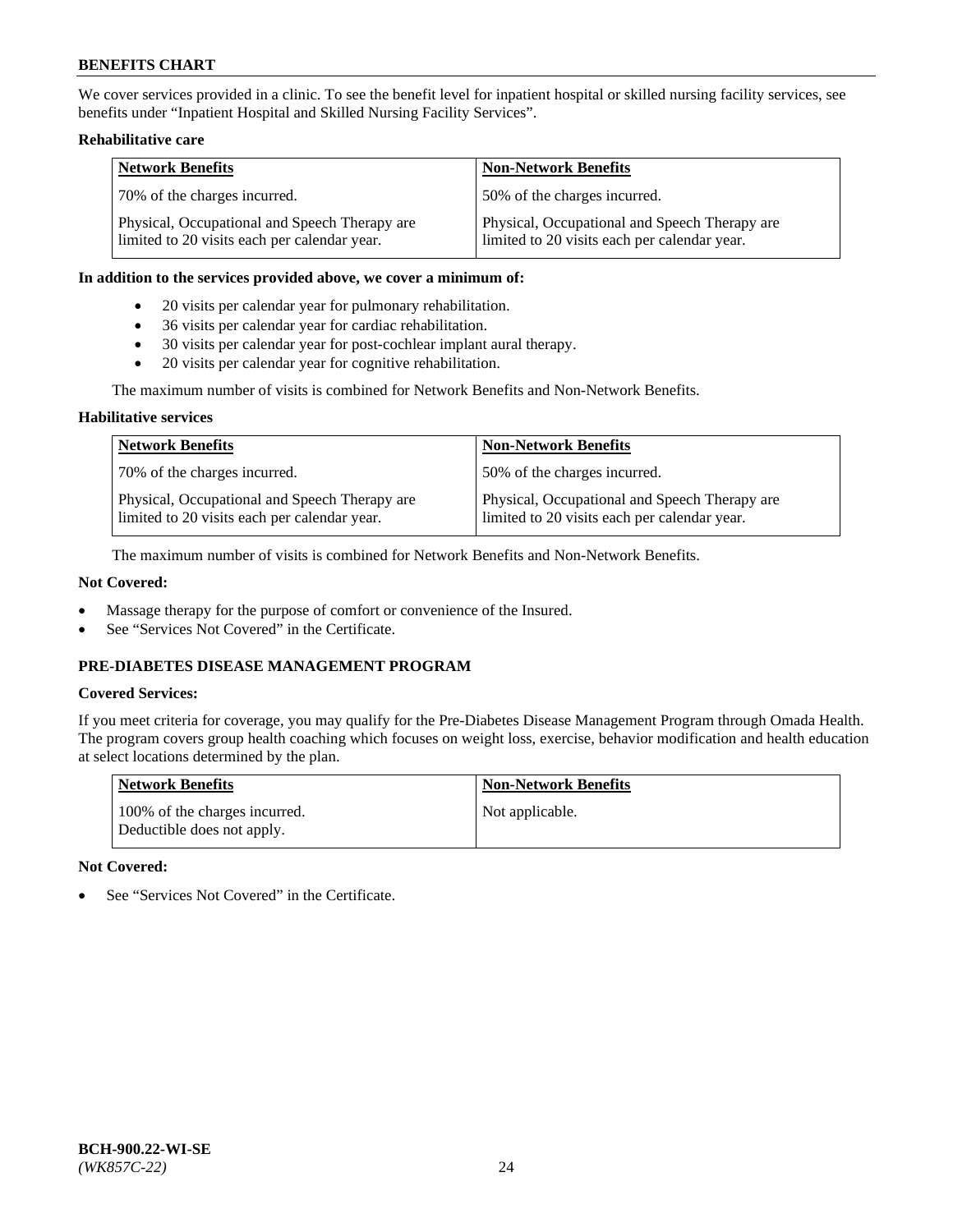## **PRESCRIPTION DRUG SERVICES**

#### **Covered Services:**

We cover prescription drugs and medications that can be self-administered or are administered in a physician's office.

We will refill a prescription for eye drops covered under this Benefits Chart if the Insured requests a refill and the original prescription specified that additional quantities would be needed, providing the refill request does not exceed the quantities needed, and the following conditions are met:

- If the Insured requests a 30-day refill supply, the request must be made between 22 and 30 days of the later of (a) the original date that the prescription was distributed to the Insured or (b) the date that the most recent refill was distributed to the Insured; or
- If the Insured requests a 90-day refill supply, the request must be made between 67 and 90 days of the later of (a) the original date that the prescription was distributed to the Insured or (b) the date that the most recent refill was distributed to the Insured.

#### **For Network Benefits, drugs and medications must be obtained at a Network pharmacy.**

#### **If a copayment is required, you must pay one copayment for each 31-day supply, or portion thereof.**

## **Outpatient drugs (except as specified below)**

| <b>Network Benefits</b>                                                                                                                                                                                           | <b>Non-Network Benefits</b>  |
|-------------------------------------------------------------------------------------------------------------------------------------------------------------------------------------------------------------------|------------------------------|
| 100% of the charges incurred, subject to a copayment of<br>\$5 for generic low cost formulary drugs and 100% of<br>the charges incurred, subject to a copayment of \$25 for<br>generic high cost formulary drugs. | 50% of the charges incurred. |
| Brand name formulary drugs are covered at 100% of the<br>charges incurred, subject to a copayment of \$60.                                                                                                        |                              |
| In no event will your cost for a formulary insulin drug<br>exceed \$25.                                                                                                                                           |                              |
| Non-formulary drugs are covered at 100% of the<br>charges incurred, subject to a copayment of \$150.                                                                                                              |                              |
| Deductible does not apply.                                                                                                                                                                                        |                              |

**Oral chemotherapy drugs** are included on the specialty drug list. However, you pay the applicable outpatient drug copayment. As required by Wisconsin law, your maximum copayment will not be more than \$100 per prescription for a 31-day supply.

## **Mail order drugs**

| <b>Network Benefits</b>                                                                                                                                                         | <b>Non-Network Benefits</b>                                                                                                |
|---------------------------------------------------------------------------------------------------------------------------------------------------------------------------------|----------------------------------------------------------------------------------------------------------------------------|
| For your convenience, you may also get up to a<br>93-day supply of outpatient prescription drugs that<br>can be self-administered through the designated mail<br>order service. | Mail order drugs are only available through the<br>designated mail order service.<br>See Network Mail Order Drugs Benefit. |
| Specialty drugs are not available through the mail<br>order service.                                                                                                            |                                                                                                                            |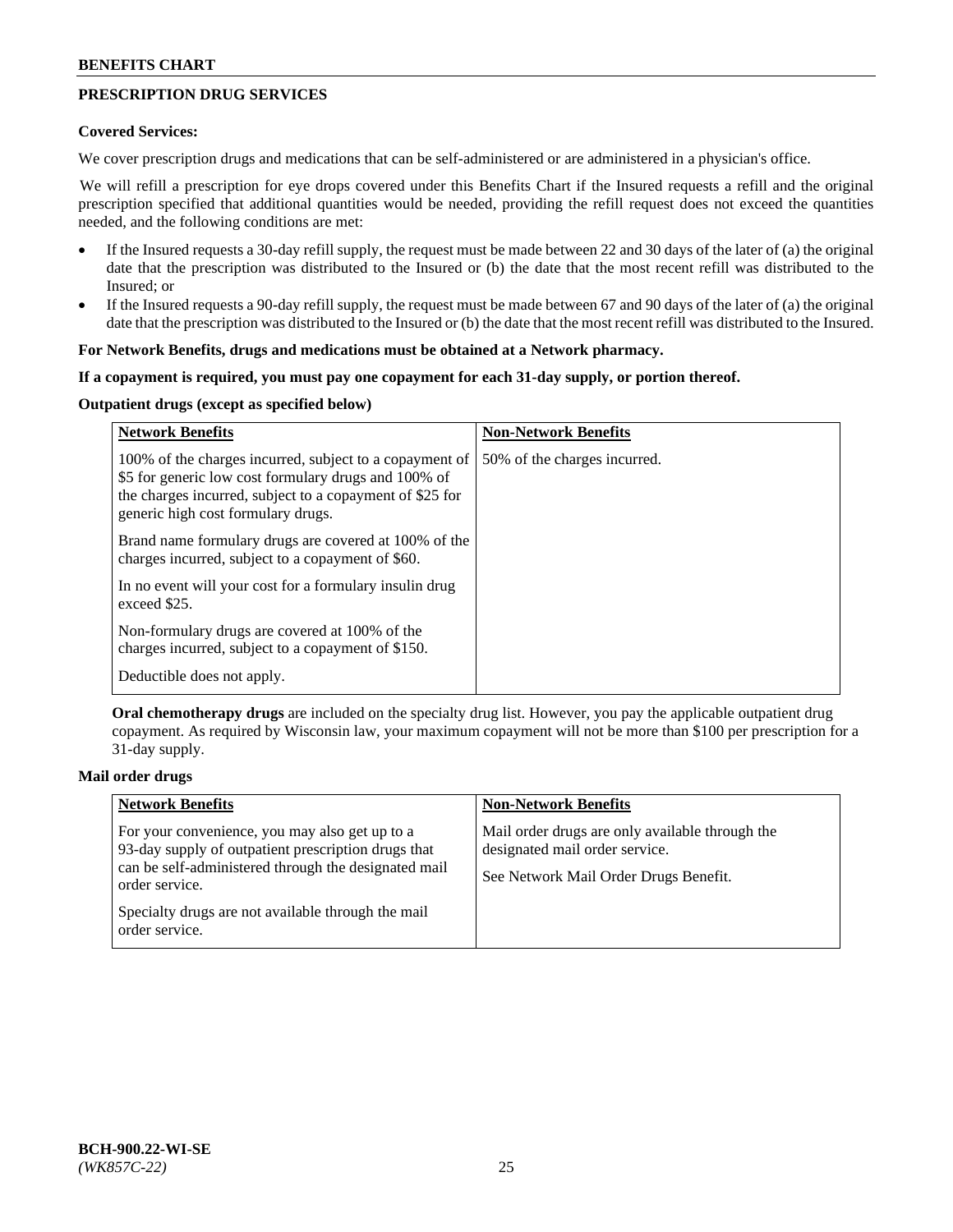## **Specialty drugs which are self-administered**

| <b>Network Benefits</b>                                                                                              | <b>Non-Network Benefits</b> |
|----------------------------------------------------------------------------------------------------------------------|-----------------------------|
| 80% of the charges incurred.<br>Deductible does not apply.                                                           | No coverage.                |
| Specialty drugs are limited to drugs on the<br>specialty drug list and must be obtained from a<br>designated vendor. |                             |

**Oral chemotherapy drugs** are included on the specialty drug list. However, you pay the applicable outpatient drug copayment. As required by Wisconsin law, your maximum copayment will not be more than \$100 per prescription for a 31-day supply.

## **Tobacco cessation drugs. All FDA approved tobacco cessation drugs are covered.**

| <b>Network Benefits</b>                                     | <b>Non-Network Benefits</b>  |
|-------------------------------------------------------------|------------------------------|
| 100% of the charges incurred.<br>Deductible does not apply. | 50% of the charges incurred. |

## **Contraceptive drugs**

| <b>Network Benefits</b>                                                                                                                                         | <b>Non-Network Benefits</b>  |
|-----------------------------------------------------------------------------------------------------------------------------------------------------------------|------------------------------|
| 100% of the charges incurred for formulary drugs.<br>Deductible does not apply.                                                                                 | 50% of the charges incurred. |
| If a physician requests that a non-formulary<br>contraceptive drug be dispensed as written, the drug<br>will be covered at 100%, not subject to the deductible. |                              |

**ACA preventive medications.** We cover preventive medications currently recommended by USPSTF with an A or B rating if they are prescribed by your medical provider and they are listed on our Commercial ACA Preventive Drug List. Preventive medications are subject to periodic review and modification. Changes would be effective in accordance with the federal rules and reflected in our current medical coverage criteria for preventive care services.

| <b>Network Benefits</b>                                     | <b>Non-Network Benefits</b>  |
|-------------------------------------------------------------|------------------------------|
| 100% of the charges incurred.<br>Deductible does not apply. | 50% of the charges incurred. |

**Limitations:**

- Certain drugs may require prior authorization as indicated on the formulary. HealthPartners may require prior authorization for the drug and also the site where the drug will be provided. Certain drugs are subject to our utilization review process and quantity limits.
- Certain non-formulary drugs require prior authorization. In addition, certain drugs may be subject to any quantity limits applied as part of our trial program. The trial drug program applies to new prescriptions for certain drugs which have high toxicity, low tolerance, high costs and/or high potential for waste. Trial drugs are indicated on the formulary and/or the specialty drug list. Your first fill of a trial drug may be limited to less than a month supply. If the drug is well tolerated and effective, you will receive the remainder of your first month supply.
- If an Insured requests a brand name drug when there is a generic equivalent, the brand name drug will be covered up to the charge that would apply to the generic drug, minus any required copayment. If a physician requests that a brand name drug be dispensed as written, the drug will be paid at the non-formulary benefit.
- We may require insureds to try over-the-counter (OTC) drug alternatives before approving more costly formulary prescription drugs.
- Unless otherwise specified in the "Prescription Drug Services" section, you may receive up to a 31-day supply per prescription.
- A 93-day supply will be covered and dispensed only at pharmacies that participate in our extended day supply program.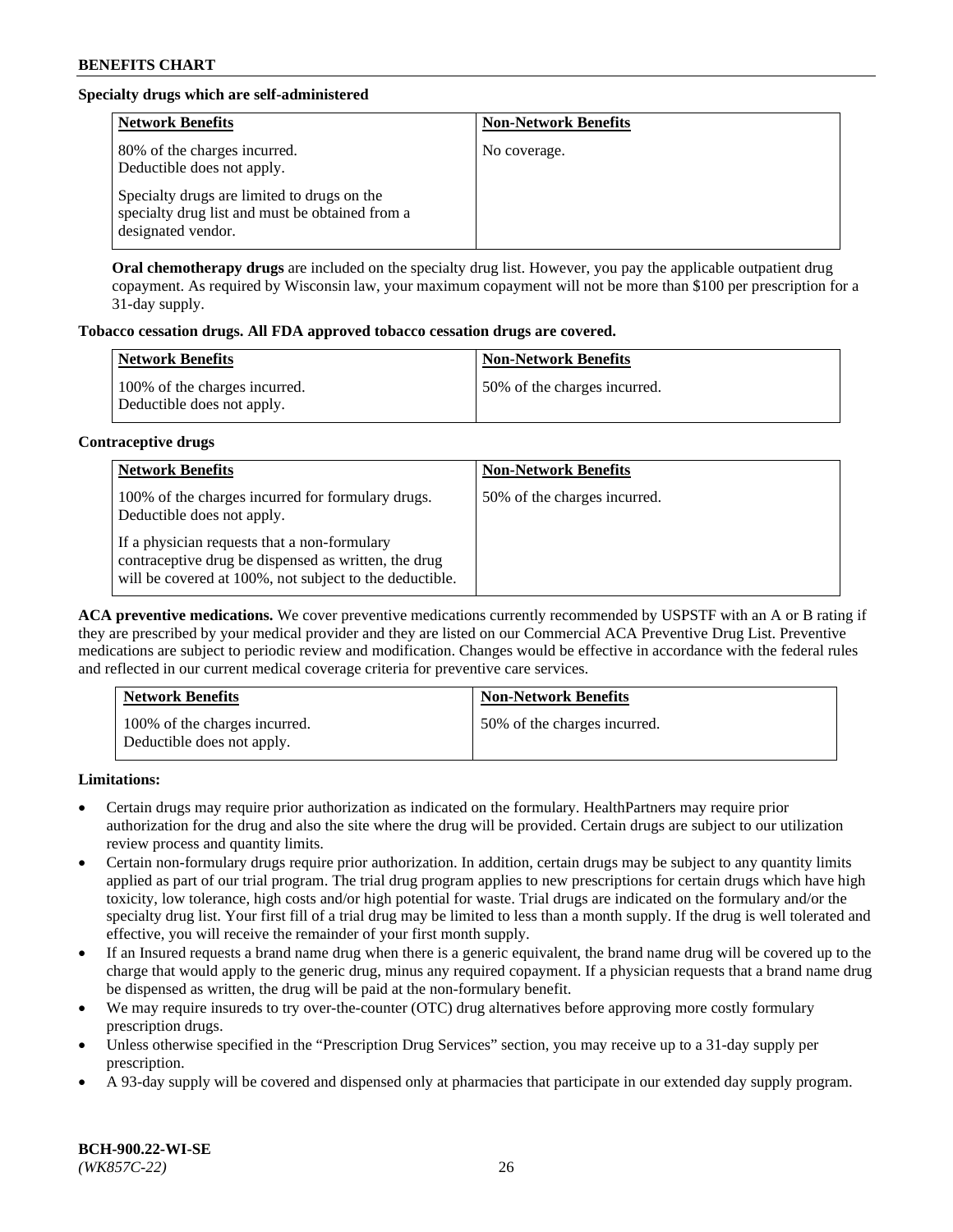- New prescriptions to treat certain chronic conditions are limited to a 31-day supply.
- No more than a 31-day supply of specialty drugs will be covered and dispensed at a time, unless it is a manufacturer supplied drug that cannot be split that supplies the insured with more than a 31-day supply.

**Not Covered:**Replacement of prescription drugs, medications, equipment and supplies due to loss, damage or theft.

- Nonprescription (over-the-counter) drugs or medications, including, but not limited to, vitamins, supplements, homeopathic remedies, and non-FDA approved drugs, unless listed on the formulary and prescribed by a physician or legally authorized health care provider under applicable state and federal law. This exclusion does not include over-thecounter contraceptives for women as allowed under the Affordable Care Act when the Insured obtains a prescription for the item. In addition, if the Insured obtains a prescription, this exclusion does not include aspirin to prevent cardiovascular disease for men and women of certain ages; folic acid supplements for women who may become pregnant; fluoride chemoprevention supplements for children without fluoride in their water source; and iron supplements for children ages 6-12 months who are at risk for anemia.
- All drugs for the treatment of sexual dysfunction.
- All drugs for the treatment of growth deficiency.
- Fertility drugs.
- Medical cannabis.
- Drugs on the Excluded Drug List. The Excluded Drug List includes select drugs within a therapy class that are not eligible for coverage. This includes drugs that may be excluded for certain indications. The Excluded Drug List is available at [healthpartners.com.](http://www.healthpartners.com/)
- Drugs that are newly approved by the FDA until they are reviewed and approved by HealthPartners Pharmacy and Therapeutics Committee.
- Medical devices approved by the FDA will not be covered under the "Prescription Drug Services" section unless they are on our formulary. Covered medical devices are generally submitted and reimbursed under your medical benefits.
- See "Services Not Covered" in the Certificate.

## **PREVENTIVE SERVICES**

#### **Applicable Definitions:**

**Routine Preventive Services** are routine health care services that include screenings, check-ups and counseling to prevent illness, disease or other health problems before symptoms occur.

**Diagnostic Services** are services to help a provider understand your symptoms, diagnose illness and decide what treatment may be needed. They may be the same services that are listed as preventive services, but they are being used as diagnostic services. Your provider will determine if these services are preventive or diagnostic. These services are not preventive if received as part of a visit to diagnose, manage or maintain an acute or chronic medical condition, illness or injury. When that occurs, unless otherwise indicated below, standard deductibles, copayments or coinsurance apply.

#### **Covered Services:**

We cover preventive services that meet any of the requirements under the Affordable Care Act (ACA) shown in the bulleted items below. These preventive services are covered at 100% under the Network Benefits with no deductible, copayments or coinsurance. (If a preventive service is not required by the ACA and it is covered at a lower benefit level, it will be specified below.) Preventive benefits mandated under the ACA are subject to periodic review and modification. Changes would be effective in accordance with the federal rules. Preventive services mandated by the ACA include:

- Evidence-based items or services that have in effect a rating of A or B in the current recommendations of the United States Preventive Services Task Force with respect to the individual;
- Immunizations for routine use in children, adolescents, and adults that have in effect a recommendation from the Advisory Committee on Immunization Practices of the Centers for Disease Control and Prevention with respect to the individual;
- With respect to infants, children, and adolescents, evidence-informed preventive care and screenings provided for in comprehensive guidelines supported by the Health Resources and Services Administration; and
- With respect to women, preventive care and screenings provided for in comprehensive guidelines supported by the Health Resources and Services Administration.

Covered services are based on established medical policies, which are subject to periodic review and modification by the medical or dental directors. These medical policies (medical coverage criteria) are available by calling Member Services, or logging on to your "*my*HealthPartners" account at [healthpartners.com.](https://www.healthpartners.com/hp/index.html)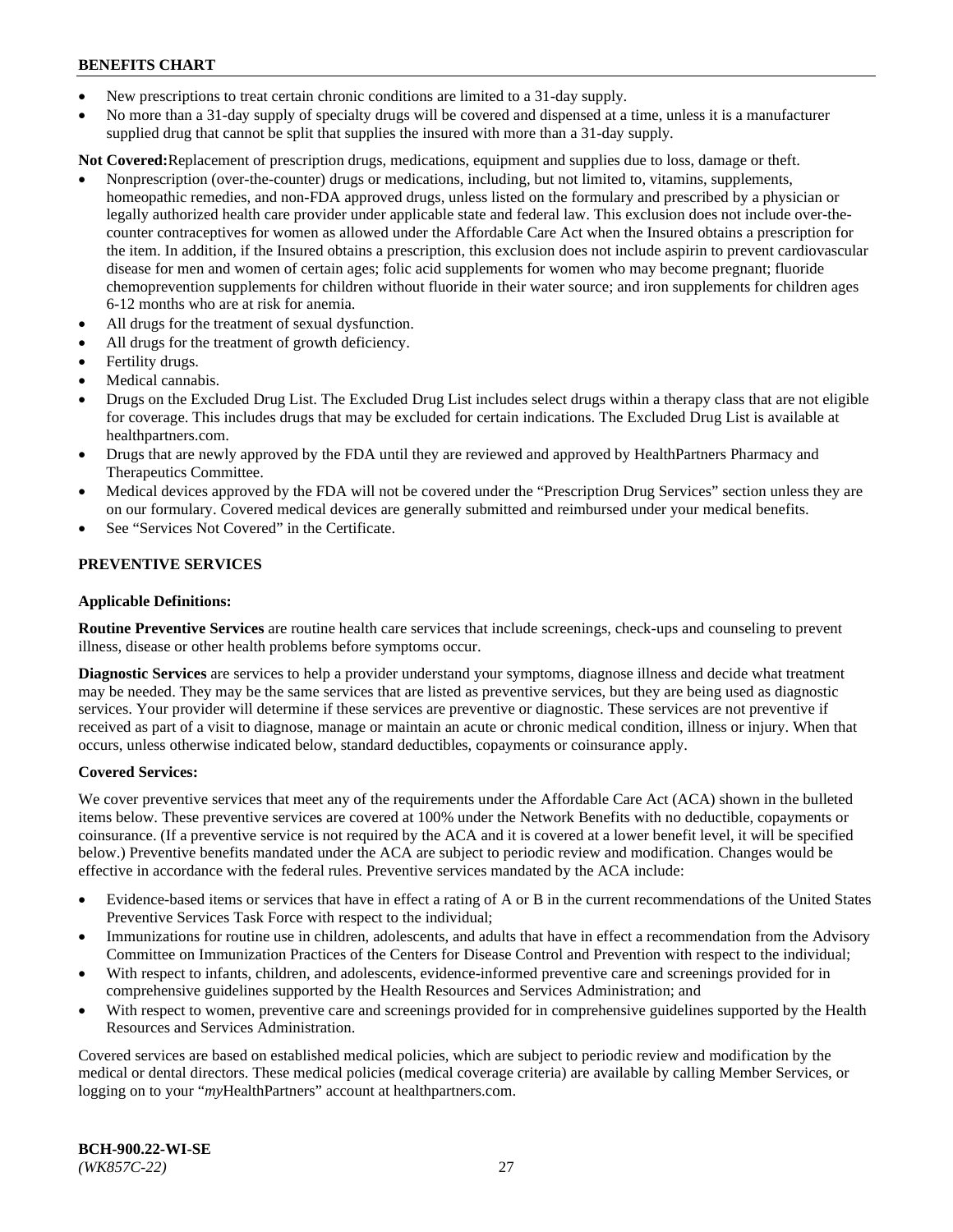## **ACA and state mandated preventive services are covered as follows:**

**Routine health exams and periodic health assessments.** A physician or health care provider will counsel you as to how often health assessments are needed based on age, sex and health status. This includes screening and counseling for tobacco cessation and all FDA approved tobacco cessation medications including over-the-counter drugs (as shown in the Prescription Drug Services section).

| <b>Network Benefits</b>                                     | <b>Non-Network Benefits</b>   |
|-------------------------------------------------------------|-------------------------------|
| 100% of the charges incurred.<br>Deductible does not apply. | 150% of the charges incurred. |

**Child health supervision services.** This includes pediatric preventive services such as newborn screenings, appropriate immunizations, developmental assessments and laboratory services appropriate to the age of the child from birth to 72 months and appropriate immunizations to age 18.

| <b>Network Benefits</b>                                     | <b>Non-Network Benefits</b>  |
|-------------------------------------------------------------|------------------------------|
| 100% of the charges incurred.<br>Deductible does not apply. | 50% of the charges incurred. |

## **Routine prenatal care and exams**

| Network Benefits                                            | <b>Non-Network Benefits</b>   |
|-------------------------------------------------------------|-------------------------------|
| 100% of the charges incurred.<br>Deductible does not apply. | 150% of the charges incurred. |

**Routine postnatal care.** This includes health exams, assessments, education and counseling relating to the period immediately after childbirth.

| <b>Network Benefits</b>                                     | <b>Non-Network Benefits</b>  |
|-------------------------------------------------------------|------------------------------|
| 100% of the charges incurred.<br>Deductible does not apply. | 50% of the charges incurred. |

**Routine screening procedures for cancer.** This includes colorectal screening and other cancer screenings recommended by the USPSTF with an A or B rating. Women's preventive health services below describe additional routine screening procedures for cancer.

| <b>Network Benefits</b>                                     | <b>Non-Network Benefits</b>   |
|-------------------------------------------------------------|-------------------------------|
| 100% of the charges incurred.<br>Deductible does not apply. | 150% of the charges incurred. |

**Professional voluntary family planning services.** This includes services to prevent or delay a pregnancy, including counseling and education. Services must be provided by a licensed provider.

| <b>Network Benefits</b>                                     | <b>Non-Network Benefits</b>  |
|-------------------------------------------------------------|------------------------------|
| 100% of the charges incurred.<br>Deductible does not apply. | 50% of the charges incurred. |

## **Adult immunizations**

| Network Benefits                                            | <b>Non-Network Benefits</b>  |
|-------------------------------------------------------------|------------------------------|
| 100% of the charges incurred.<br>Deductible does not apply. | 50% of the charges incurred. |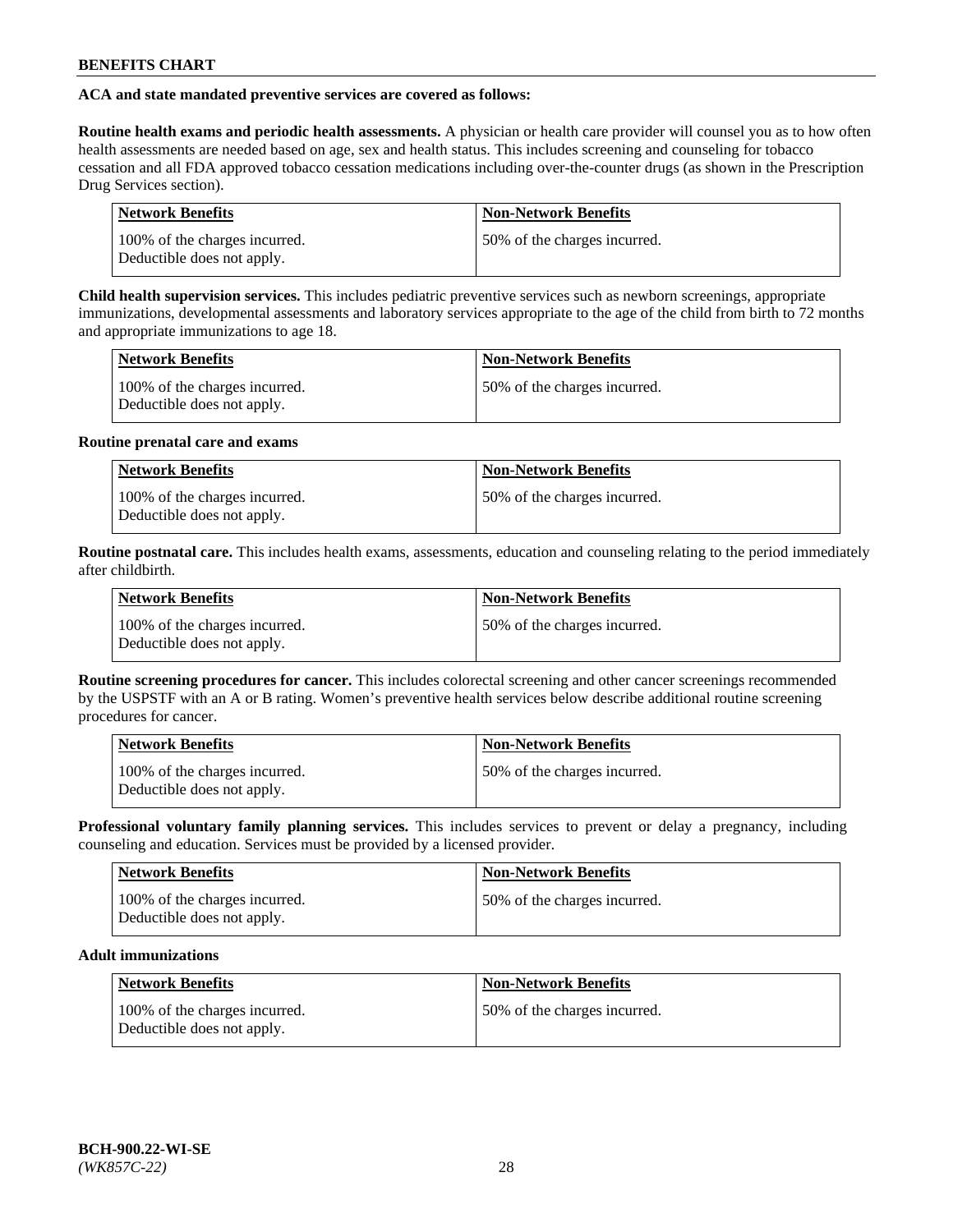**Women's preventive health services.** This includes mammograms, screenings for cervical cancer (pap smears), breast pumps, human papillomavirus (HPV) testing, counseling for sexually transmitted infections, counseling and screening for human immunodeficiency virus (HIV), and all FDA approved contraceptive methods as prescribed by a doctor, sterilization procedures, education and counseling (see the Prescription Drug Services section for coverage of oral contraceptive drugs). We also provide genetic screening for BRCA if someone in your family has the gene or you have a diagnosis of cancer.

The U.S. Preventive Services Task Force (USPSTF) recommends screening mammography, with or without clinical breast examination (CBE), every 1-2 years for women aged 40 and older. For women age 50 and older, we cover an annual mammogram.

| <b>Network Benefits</b>                                     | <b>Non-Network Benefits</b>  |
|-------------------------------------------------------------|------------------------------|
| 100% of the charges incurred.<br>Deductible does not apply. | 50% of the charges incurred. |

**Obesity screening and management.** We cover obesity screening and counseling for all ages during a routine preventive care exam. If you are age 18 or older and have a body mass index of 30 or more, we also cover intensive obesity management to help you lose weight. Your primary care doctor can coordinate these services.

| Network Benefits                                            | <b>Non-Network Benefits</b>  |
|-------------------------------------------------------------|------------------------------|
| 100% of the charges incurred.<br>Deductible does not apply. | 50% of the charges incurred. |

**In addition to any ACA or state mandated preventive services referenced above, we cover the following eligible services:**

#### **Routine eye and hearing exams**

| <b>Network Benefits</b>                                     | <b>Non-Network Benefits</b>  |
|-------------------------------------------------------------|------------------------------|
| 100% of the charges incurred.<br>Deductible does not apply. | 50% of the charges incurred. |

**Ovarian cancer surveillance test for women who are at risk.** "At risk for ovarian cancer" means (1) having a family history that includes any of the following: one or more first-degree or second-degree relatives with ovarian cancer, clusters of female relatives with breast cancer or nonpolyposis colorectal cancer; or (2) testing positive for BRCA1 or BRCA2 mutations. "Surveillance test for ovarian cancer" means annual screening using CA-125 serum tumor marker testing, transvaginal ultrasound, pelvic examination or other proven ovarian screening tests currently being evaluated by the federal Food and Drug Administration or by the National Cancer Institute.

| <b>Network Benefits</b>                               | <b>Non-Network Benefits</b>                           |
|-------------------------------------------------------|-------------------------------------------------------|
| Coverage level is same as corresponding Network       | Coverage level is same as corresponding Non-Network   |
| Benefits, depending on type of service provided, such | Benefits, depending on type of service provided, such |
| as Diagnostic Imaging Services, Laboratory Services   | as Diagnostic Imaging Services, Laboratory Services   |
| or Office Visits for Illness or Injury, or Preventive | or Office Visits for Illness or Injury, or Preventive |
| Services.                                             | Services.                                             |

**Limitations:**Services are not preventive if received as part of a visit to diagnose, manage or maintain an acute or chronic medical condition, illness or injury. When that occurs, unless otherwise indicated above, standard deductibles, copayments or coinsurance apply.

## **Not Covered:**

See "Services Not Covered" in the Certificate.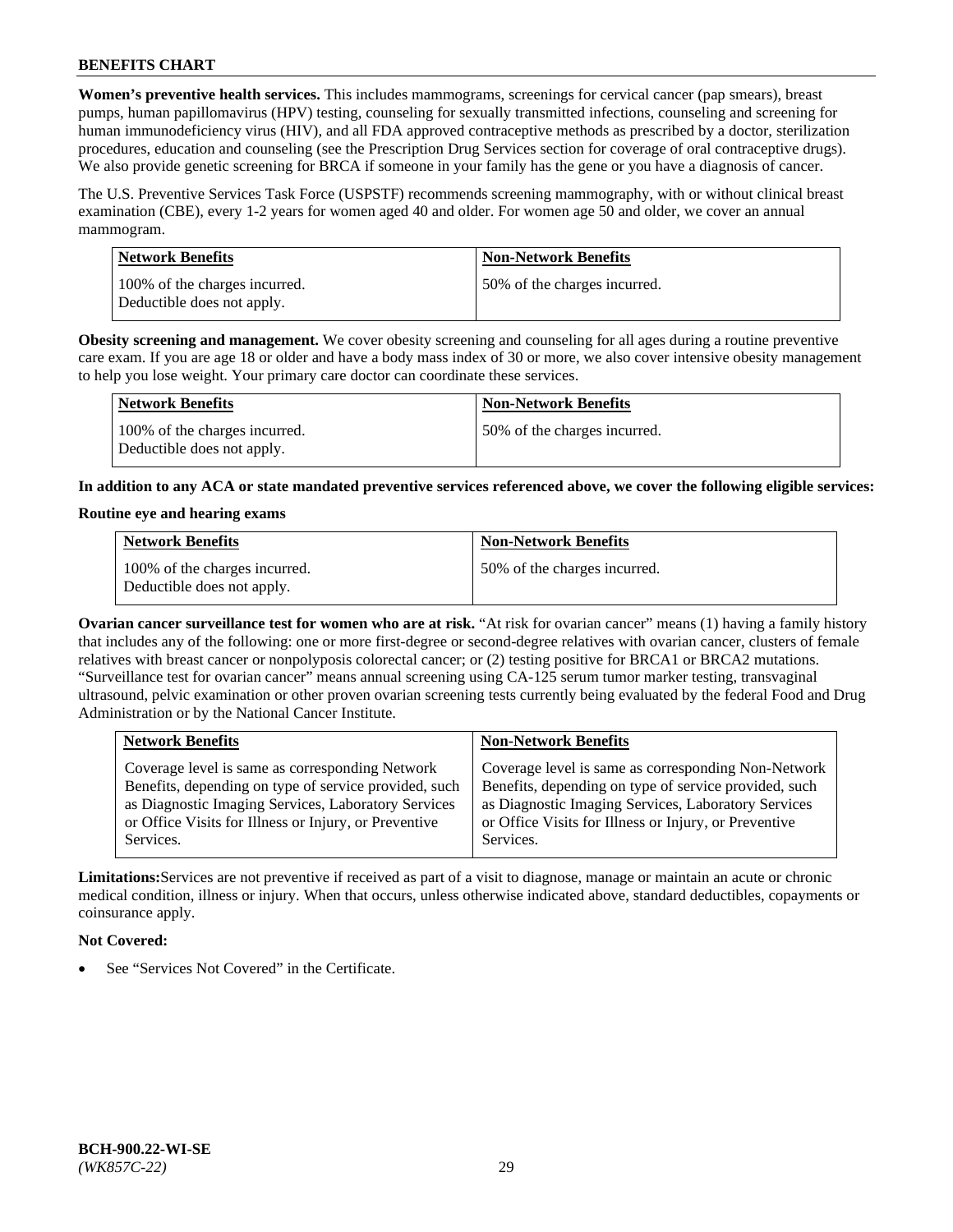## **TELEHEALTH/TELEMEDICINE SERVICES**

#### **Definitions:**

**Telehealth, Telemedicine, or Virtual Care.** This is a means of communication between a health care professional and a patient. This includes the use of secure electronic information, imaging, and communication technologies, including:

- interactive audio or audio-video
- interactive audio with store-and-forward technology
- chat-based and email-based systems
- physician-to-physician consultation
- patient education
- data transmission
- data interpretation
- digital diagnostics (algorithm-enabled diagnostic support)
- digital therapeutics (the use of personal health devices and sensors, either alone or in combination with conventional drug therapies, for disease prevention and management)

#### Services can be delivered:

Synchronously: the patient and health care professional are engaging with one another at the same time; or Asynchronously: the patient and health care professional engage with each other at different points in time.

**Telephone Visits.** Live, synchronous, interactive encounters over the telephone between a patient and a healthcare provider.

**E-visit or chat-based visits.** Asynchronous online or mobile app encounters to discuss a patient's personal health information, vital signs, and other physiologic data or diagnostic images. The healthcare provider reviews and delivers a consultation, diagnosis, prescription or treatment plan after reviewing the patient's visit information.

**Virtuwell®.** This is an online service for you to receive a diagnosis and treatment for certain conditions, such as a cold, flu, ear pain and sinus infections. You may access the Virtuwell website at [virtuwell.com.](https://www.virtuwell.com/)

**Video Visits.** Live, synchronous, interactive encounters using secure web-based video between a patient and a healthcare provider.

#### **Covered Services:**

The Plan covers the following methods of receiving care for services that would be eligible under the Plan if the service were provided in person.

#### **Scheduled telephone visits**

| Network Benefits             | Non-Network Benefits         |
|------------------------------|------------------------------|
| 70% of the charges incurred. | 50% of the charges incurred. |

#### **E-visits**

## **Access to online care through Virtuwell at [virtuwell.com](https://www.virtuwell.com/)**

| <b>Network Benefits</b>                                     | <b>Non-Network Benefits</b> |
|-------------------------------------------------------------|-----------------------------|
| 100% of the charges incurred.<br>Deductible does not apply. | Not applicable.             |

## **All other E-visits**

| Network Benefits             | <b>Non-Network Benefits</b>  |
|------------------------------|------------------------------|
| 70% of the charges incurred. | 50% of the charges incurred. |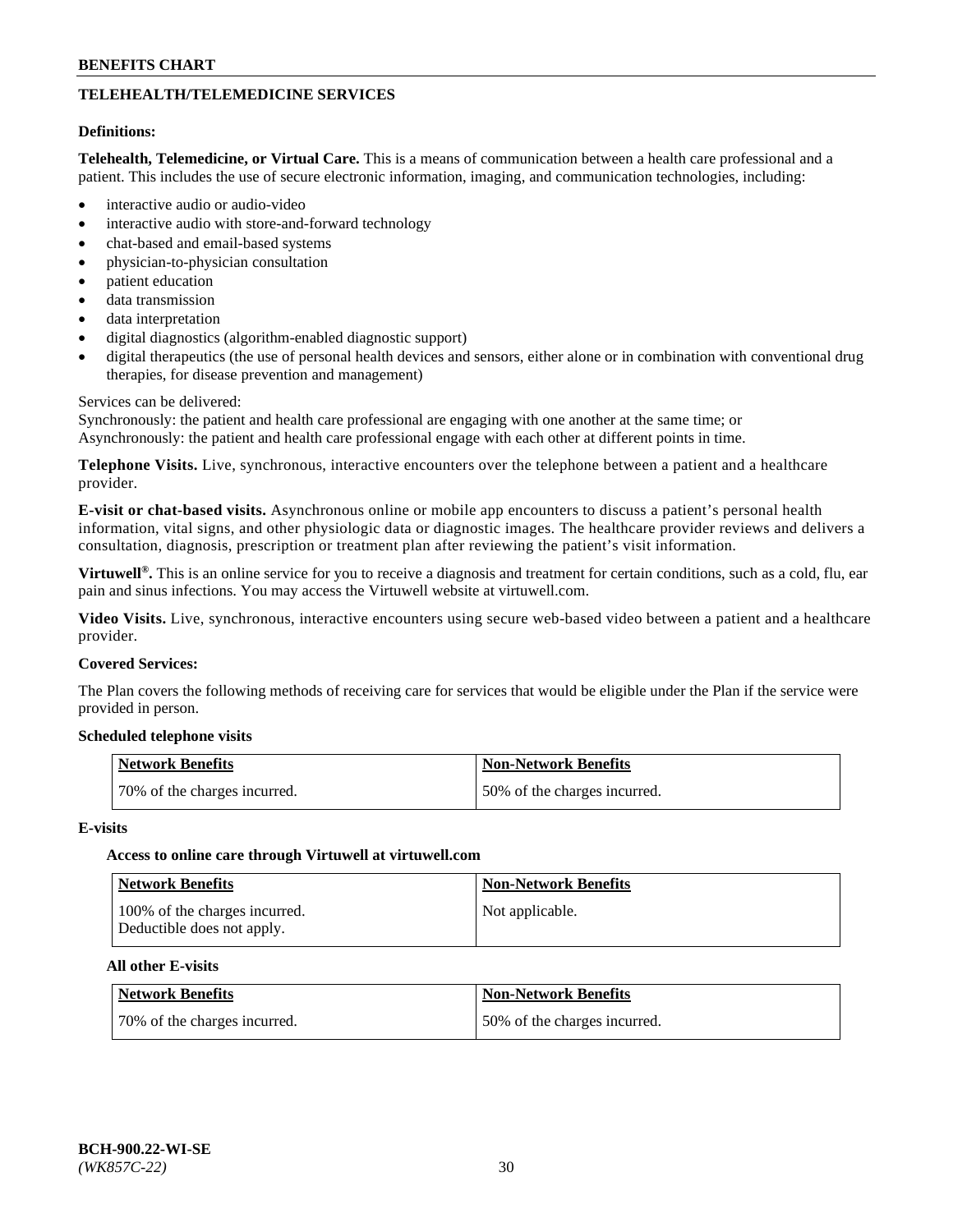## **First three visits**

The first three mental health and substance use disorder treatment visits, urgent care visits, office visits, convenience clinic visits, telephone visits and E-visits (other than Virtuwell) combined in a calendar year are covered at 100%, not subject to the deductible.

Physician services are included; however, charges for day treatment services, group visits, office procedures, laboratory, radiology and other ancillary services are not included and will be subject to the deductible and coinsurance and/or copayment.

## **Video visits**

| <b>Network Benefits</b>                                      | <b>Non-Network Benefits</b>                            |
|--------------------------------------------------------------|--------------------------------------------------------|
| Coverage level is same as corresponding Network              | Coverage level is same as corresponding Non-           |
| Benefits, depending on type of service provided, such as     | Network Benefits, depending on type of service         |
| Office Visits for Illness or Injury, Inpatient or Outpatient | provided, such as Office Visits for Illness or Injury, |
| Hospital Services.                                           | Inpatient or Outpatient Hospital Services.             |

#### **Not Covered:**

See "Services Not Covered" in the Certificate.

## **TRANSPLANT SERVICES**

#### **Applicable Definitions:**

**Autologous.** This is when the source of cells is from the individual's own marrow or stem cells.

**Allogeneic.** This is when the source of cells is from a related or unrelated donor's marrow or stem cells.

**Allogeneic Bone Marrow Transplant.** This is when the bone marrow is harvested from the related or unrelated donor and stored. The patient undergoes treatment which includes tumor ablation with high-dose chemotherapy and/or radiation. The bone marrow is reinfused (transplanted).

**Autologous Bone Marrow Transplant.** This is when the bone marrow is harvested from the individual and stored. The patient undergoes treatment which includes tumor ablation with high-dose chemotherapy and/or radiation. The bone marrow is reinfused (transplanted).

**Autologous/Allogeneic Stem Cell Support.** This is a treatment process that includes stem cell harvest from either bone marrow or peripheral blood, tumor ablation with high-dose chemotherapy and/or radiation, stem cell reinfusion, and related care. Autologous/allogeneic bone marrow transplantation and high dose chemotherapy with peripheral stem cell rescue/support are considered to be autologous/allogeneic stem cell support.

**Designated Transplant Center.** This is any health care provider, group or association of health care providers designated by us to provide services, supplies or drugs for specified transplants for our Insureds.

**Transplant Services.** This is transplantation (including retransplants) of the human organs or tissue listed below, including all related post-surgical treatment, follow-up care and drugs and multiple transplants for a related cause. Transplant services do not include other organ or tissue transplants or surgical implantation of mechanical devices functioning as a human organ, except surgical implantation of an FDA approved Ventricular Assist Device (VAD) or total artificial heart, functioning as a temporary bridge to heart transplantation.

Prior authorization is required prior to consultation to support coordination of care and benefits.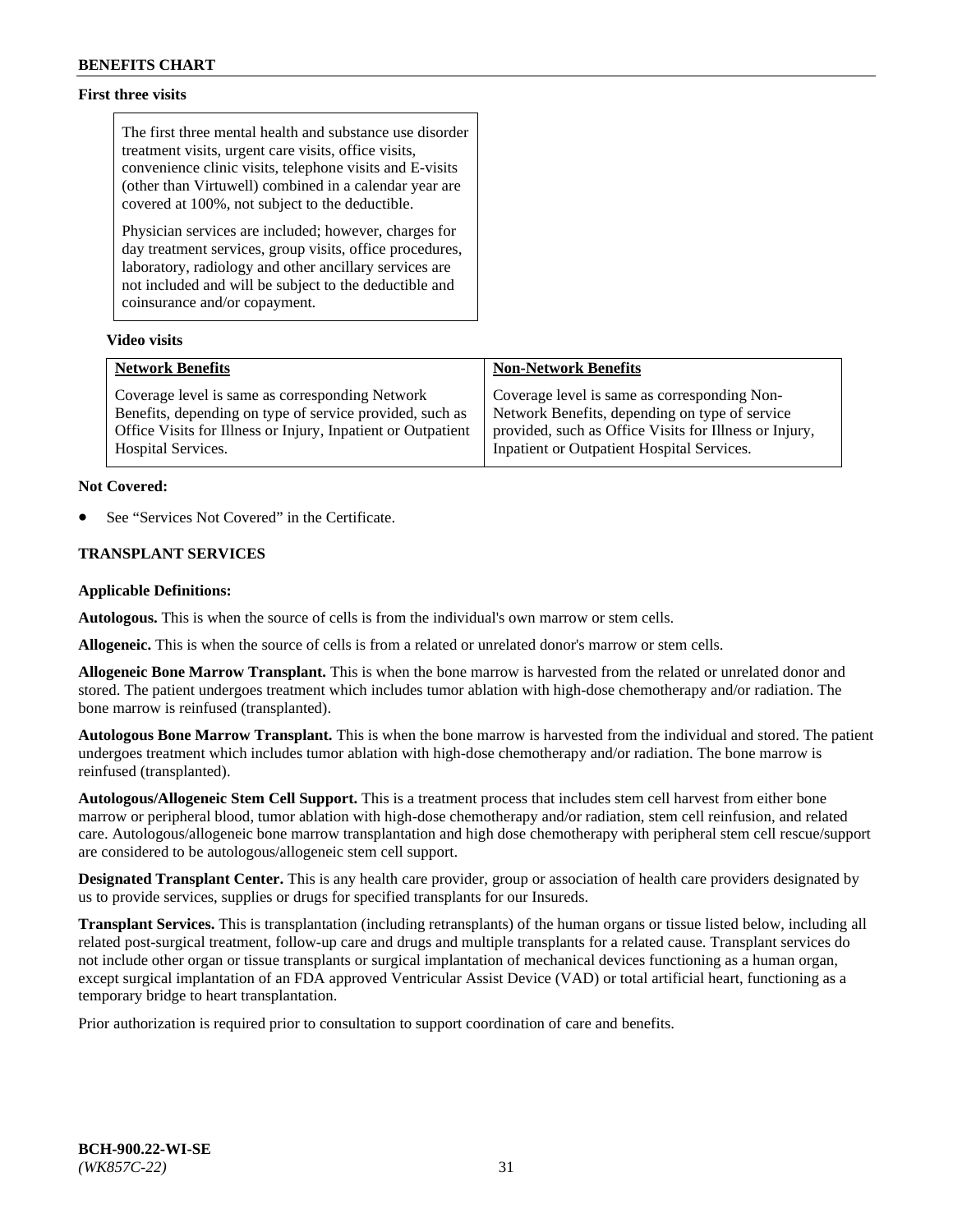## **Covered Services:**

We cover eligible transplant services (as defined above) while you are covered under the Certificate. Transplants that will be considered for coverage are limited to the following:

- Kidney transplants for end-stage disease.
- Cornea transplants for end-stage disease.
- Heart transplants for end-stage disease.
- Lung transplants or heart/lung transplants for: (1) primary pulmonary hypertension; (2) Eisenmenger's syndrome; (3) endstage pulmonary fibrosis; (4) alpha 1 antitrypsin disease; (5) cystic fibrosis; and (6) emphysema.
- Liver transplants for: (1) biliary atresia in children; (2) primary biliary cirrhosis; (3) post-acute viral infection (including hepatitis A, hepatitis B antigen e negative and hepatitis C) causing acute atrophy or post-necrotic cirrhosis; (4) primary sclerosing cholangitis; (5) alcoholic cirrhosis; and (6) hepatocellular carcinoma.
- Allogeneic bone marrow transplants or peripheral stem cell support associated with high dose chemotherapy for: (1) acute myelogenous leukemia; (2) acute lymphocytic leukemia; (3) chronic myelogenous leukemia; (4) severe combined immunodeficiency disease; (5) Wiskott-Aldrich syndrome; (6) aplastic anemia; (7) sickle cell anemia; (8) non-relapsed or relapsed non-Hodgkin's lymphoma; (9) multiple myeloma; and (10) testicular cancer.
- Autologous bone marrow transplants or peripheral stem cell support associated with high-dose chemotherapy for: (1) acute leukemias; (2) non-Hodgkin's lymphoma; (3) Hodgkin's disease; (4) Burkitt's lymphoma; (5) neuroblastoma; (6) multiple myeloma; (7) chronic myelogenous leukemia; and (8) non-relapsed non-Hodgkin's lymphoma.
- Pancreas transplants for simultaneous pancreas-kidney transplants for diabetes, pancreas after kidney, living related segmental simultaneous pancreas kidney transplantation and pancreas transplant alone.

To receive Network Benefits, charges for transplant services must be incurred at a Designated Transplant Center.

The transplant-related treatment provided, including expenses incurred for directly related donor services, shall be subject to and in accordance with the provisions, limitations, maximums and other terms of the Certificate.

Medical and hospital expenses of the donor are covered only when the recipient is an Insured and the transplant and directly related donor expenses have been prior authorized for coverage. Treatment of medical complications that may occur to the donor are not covered. Donors are not considered Insureds, and are therefore not eligible for the rights afforded to Insureds under the Certificate.

The list of eligible transplant services and coverage determinations are based on established medical policies, which are subject to periodic review and modification by the medical director.

| <b>Network Benefits</b>                          | <b>Non-Network Benefits</b>                          |
|--------------------------------------------------|------------------------------------------------------|
| See Network Inpatient Hospital Services Benefit. | See Non-Network Inpatient Hospital Services Benefit. |

**Kidney disease treatment.** We cover services for kidney disease treatment, including dialysis, transplantation and donor related services. Donor related expenses are covered as described above.

| <b>Network Benefits</b>                               | <b>Non-Network Benefits</b>                           |
|-------------------------------------------------------|-------------------------------------------------------|
| Coverage level is same as corresponding Network       | Coverage level is same as corresponding Non-Network   |
| Benefits, depending on type of service provided, such | Benefits, depending on type of service provided, such |
| as Office Visits for Illness or Injury, Inpatient or  | as Office Visits for Illness or Injury, Inpatient or  |
| <b>Outpatient Hospital Services.</b>                  | <b>Outpatient Hospital Services.</b>                  |